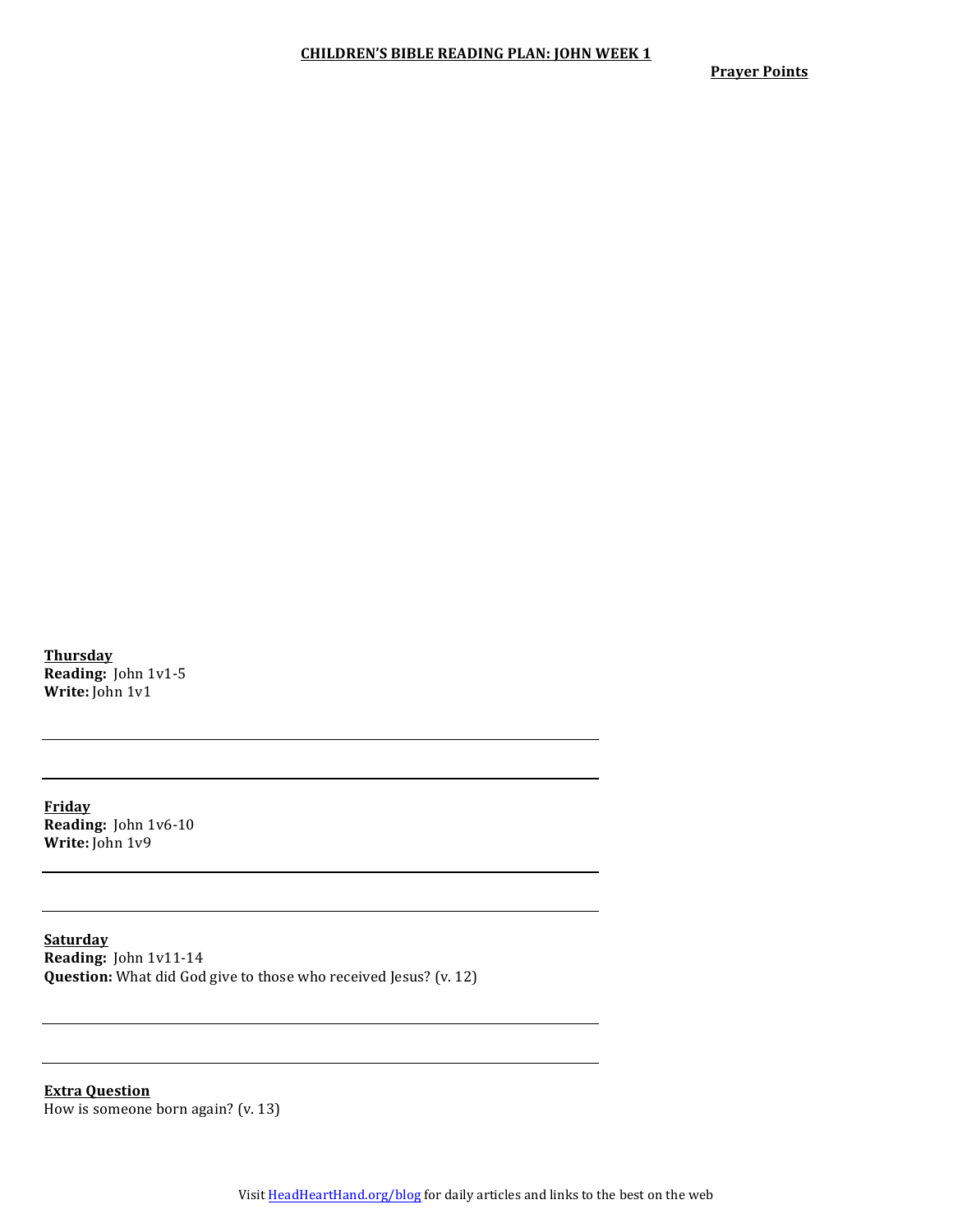**Sunday Reading:** John 1v15-18 **Write:** John 1v18

**Prayer Points** 

**Monday**

**Reading:** John 1v19-23 **Question:** How did John describe himself? (v. 23)

**Tuesday Reading:** John 1v24-28 **Write:** John 1v27

**Wednesday Reading:** John 1v29-34 **Write:** John 1v29

**Thursday Reading:** John 1v35-42 **Question:** What did Andrew say? (v. 41)

**Friday Reading:** John 1v43-46 Write: John 1v45

**Saturday Reading:** John 1v47-51 **Question:** How did Nathanael describe Jesus? (v. 49)

**Extra Question** How would you describe Jesus?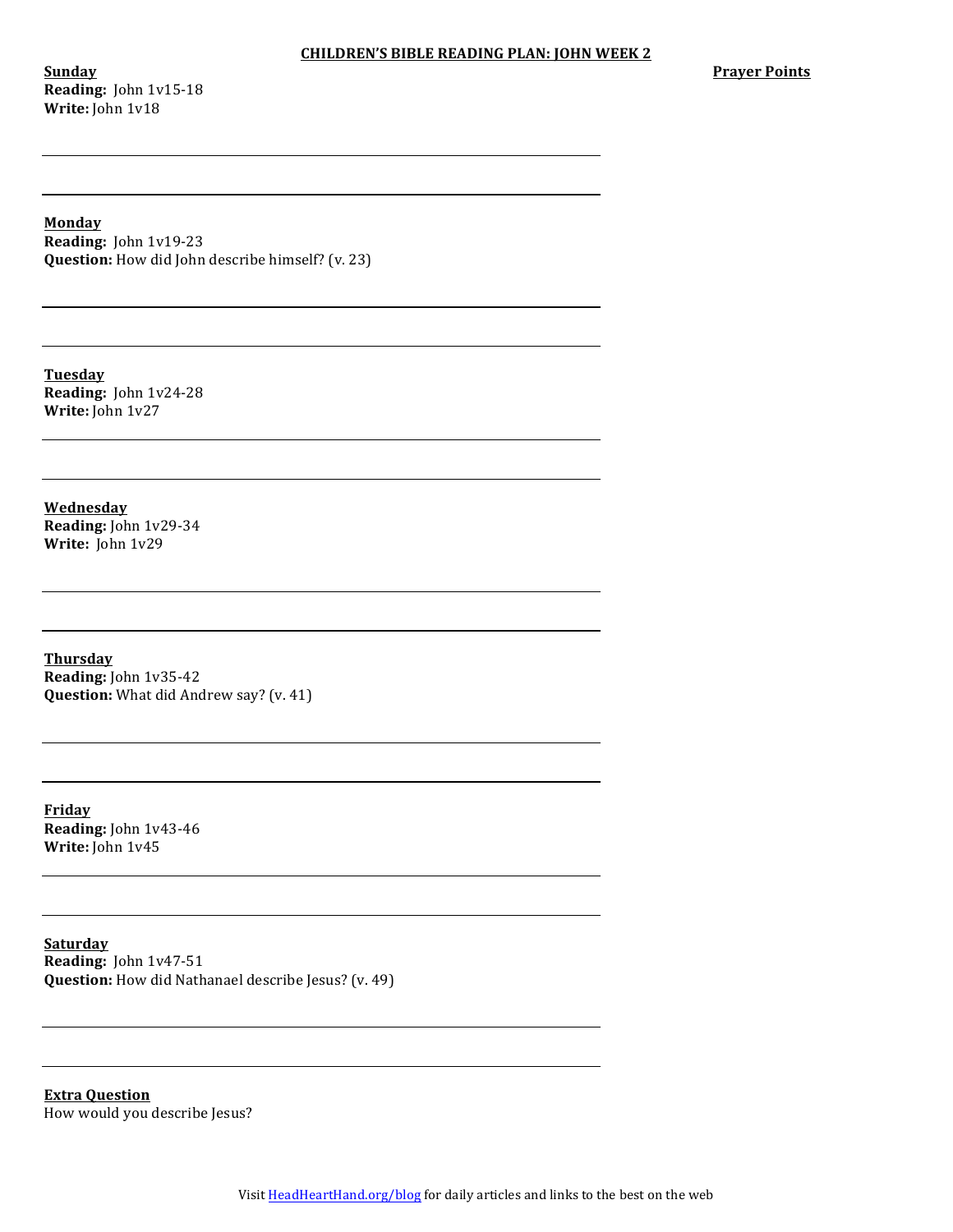**Sunday Reading:** John 2v1-5 **Write:** John 2v5

**Prayer Points**

**Monday**

**Reading:** John 2v6-11 **Question:** What was the effect of the miracle? (v. 11)

**Tuesday Reading:** John 2v12-17 **Write:** John 2v17

**Wednesday Reading:** John 2v18-22 **Question:** What did Jesus mean when he spoke of the temple? (v. 20-21)

**Thursday Reading:** John 2v23-25 **Write:** John 2v25

**Friday Reading:** John 3v1-3 **Write:** John 3v3

**Saturday Reading: Deuteronomy 18v1-5 Question:** Who was to be the Levites' inheritance? (v. 2)

**Extra Question** Why is the Holy Spirit compared to the wind? (John  $3v8$ )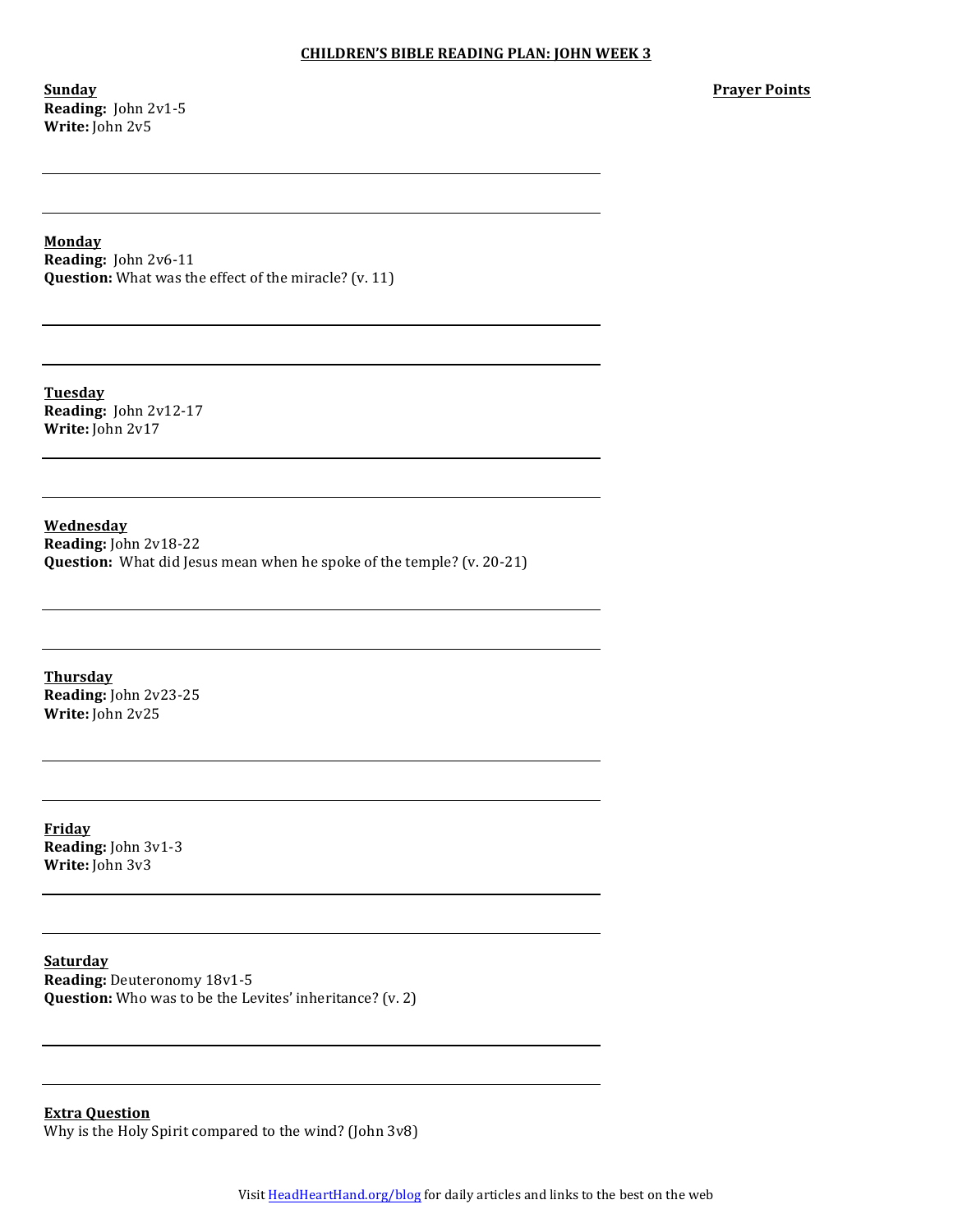**Sunday Reading:** John 3v9-12 **Write:** John 3v12

**Monday Reading:** John 3v13-16 **Write:** John 3v16

**Tuesday Reading:** John 3v17-21 **Question:** Why did God send His Son into the world? (v. 17)

**Wednesday Reading:** John 3v22-27 **Write:** John 3v27

**Thursday Reading:** John 3v28-31 **Write:** John 3v30

**Friday Reading:** John 3v32-36 **Question:** What do you get if you believe in the Son of God? (v. 36)

**Saturday Reading:** John 4v1-6 **Question:** Where did Jesus need to go? (v. 4)

**Extra Question** How can Jesus get tired if he is God? (John 4v6)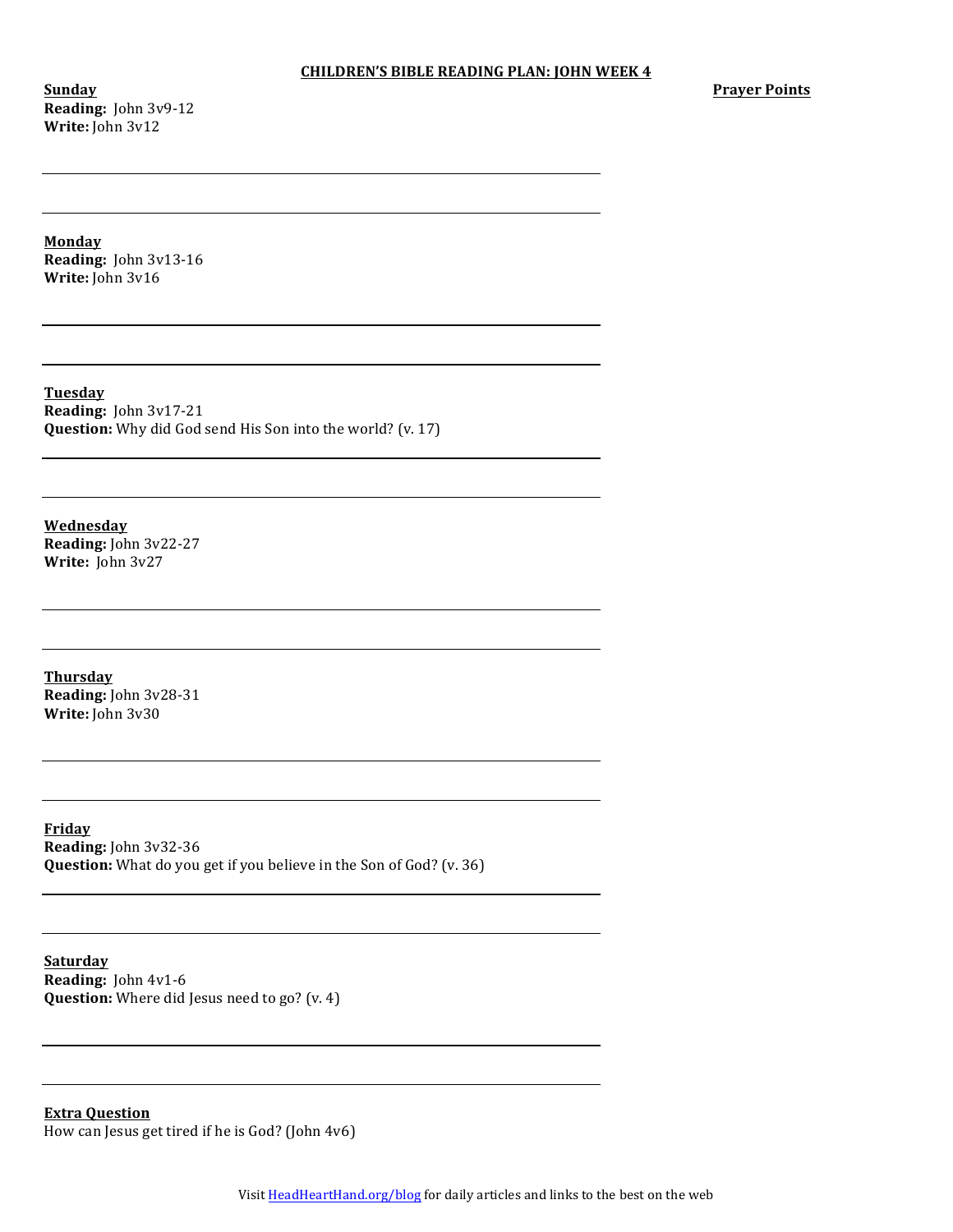**Sunday Reading:** John 4v7-10 **Write:** John 4v10

## **Monday**

**Reading:** John 4v11-14 **Question:** What will the water that Jesus gives be like? (v. 14)

**Tuesday Reading:** John 4v15-19 **Write:** John 4v15

**Wednesday Reading:** John 4v20-24 **Question:** How are we to worship God (v. 24)

**Thursday Reading:** John 4v25-30 **Write:** John 4v29

**Friday Reading:** John 4v31-34 **Question:** What is Jesus' "food"? (v. 34)

**Saturday Reading:** John 4v35-38 **Write:** John 4v38

**Extra Question**

Have you thanked God for those who sowed the seed of His word in your life? (John 4v36-38)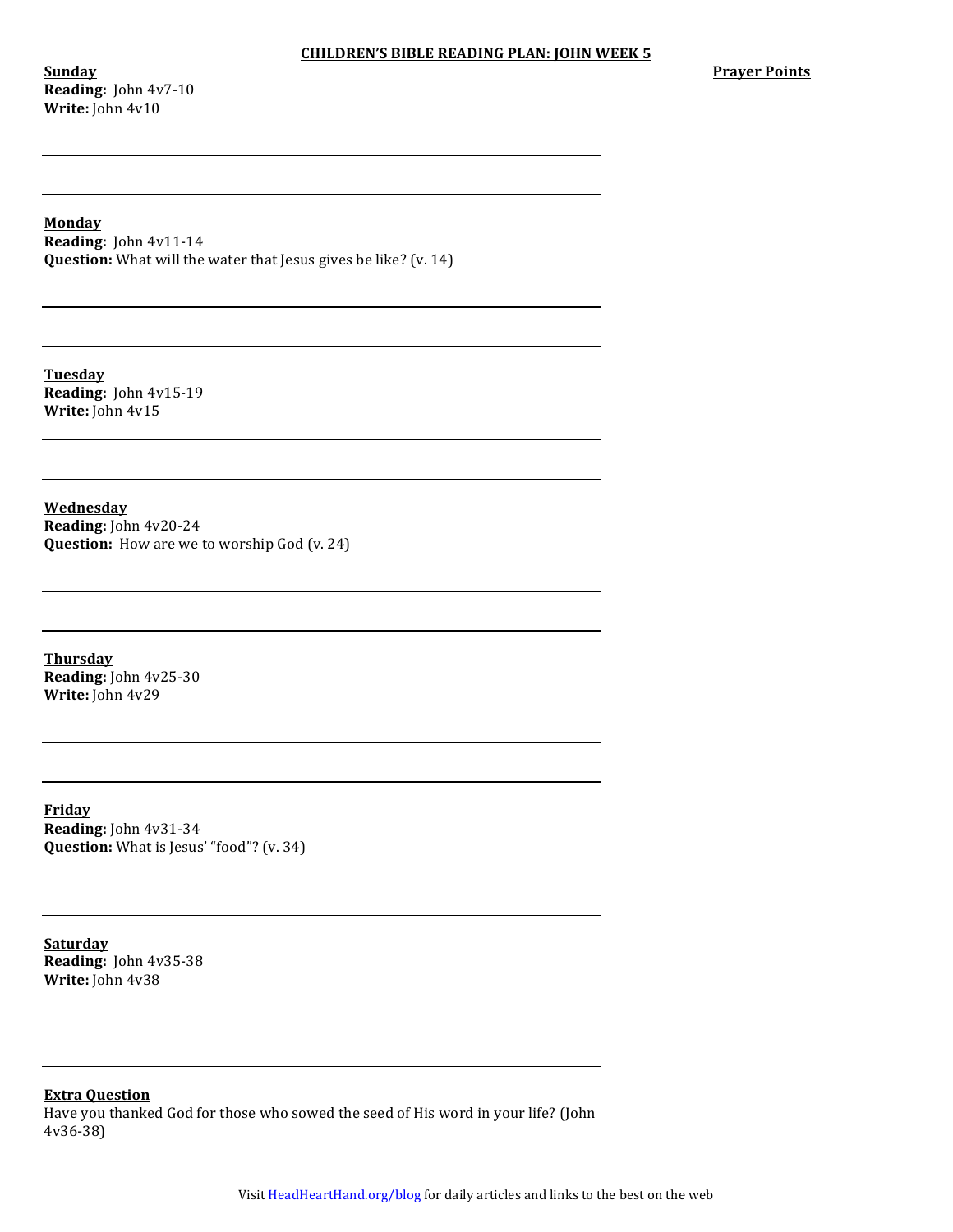**Sunday Reading:** John 4v39-42 **Write:** John 4v41

## **Monday**

**Reading:** John 4v43-48 **Question:** What did Jesus say about being a prophet? (v. 44)

**Tuesday Reading:** John 4v49-54 **Question:** What was the result of the boy being healed? (v. 53)

**Wednesday Reading:** John 5v1-4 **Write:** John 5v3

**Thursday Reading:** John 5v5-9 **Write:** John 5v9

**Friday Reading:** John 5v10-13 **Question:** How did the Jews react to the miracle? (v. 10)

**Saturday Reading:** John 5v14-16 **Write:** John 5v14

**Extra Question**

What should we do if Jesus shows us mercy and saves us? (John  $5v15$ )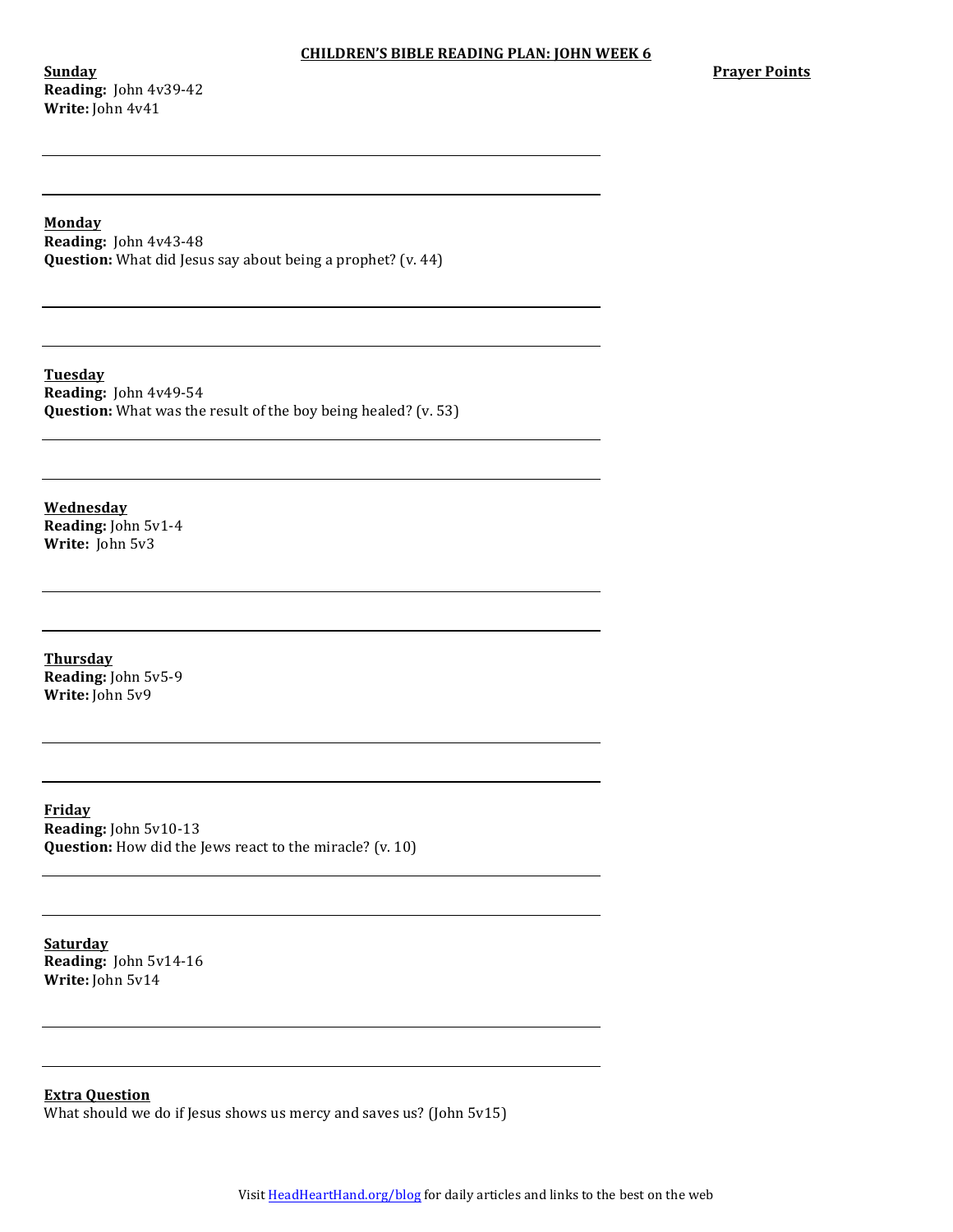**Sunday Reading:** John 5v17-19 **Question:** Why did the Jews want to kill Jesus? (v. 18) **Prayer Points** 

**Monday**

**Reading:** John 5v20-23 **Question:** What does God want us to do with His Son? (v. 23)

**Tuesday Reading:** John 5v24-30 **Write:** John 5v24

**Wednesday Reading:** John 5v31-36 **Write:** John 5v34

**Thursday Reading:** John 5v37-40 **Write:** John 5v39

**Friday Reading:** John 5v41-47 **Write:** John 5v46

**Saturday Reading:** John 6v1-6 **Write:** John 6v6

**Extra Question** Does Jesus ever test you? (John 6v6) How?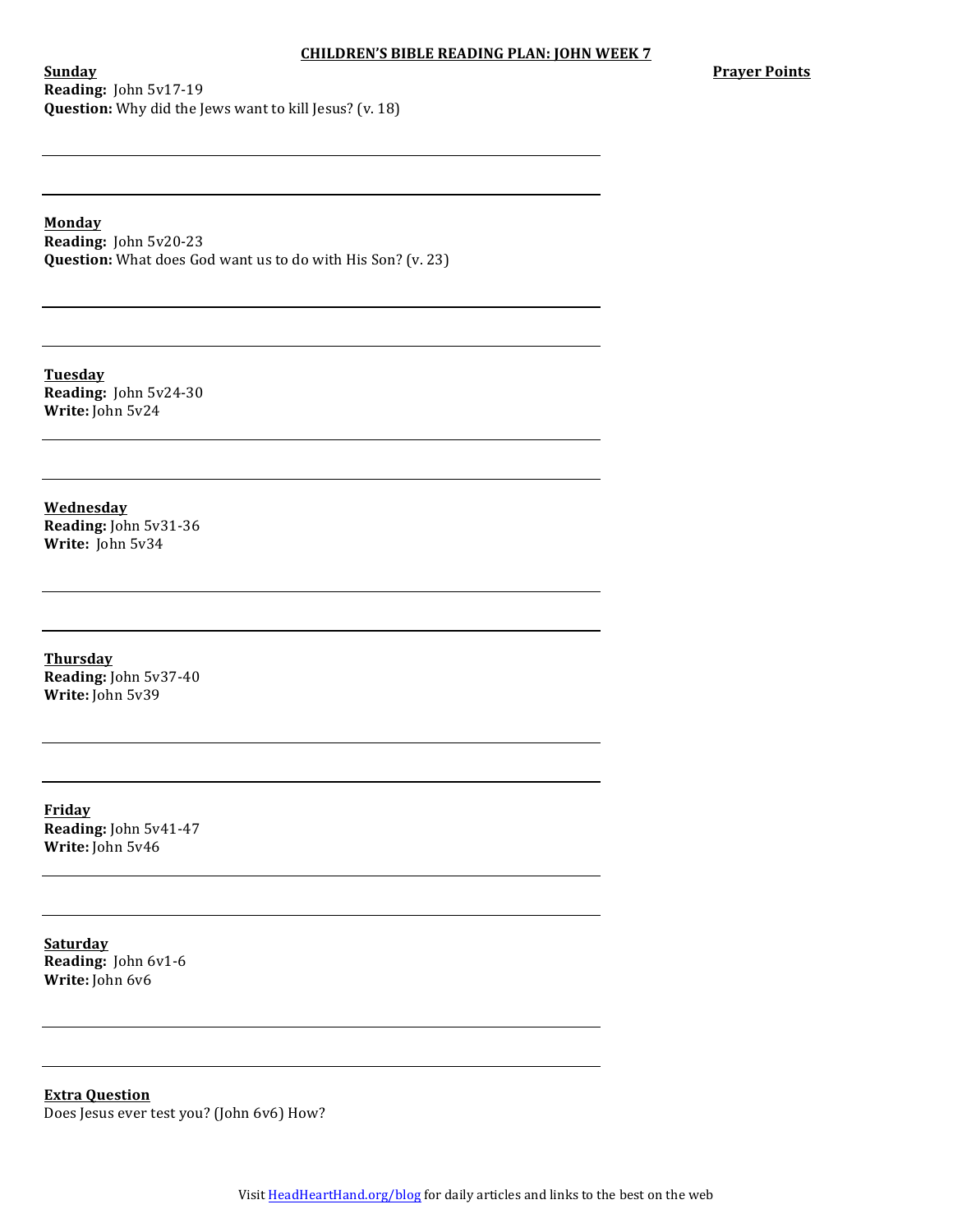**Prayer Points** 

**Sunday Reading:** John 6v7-10 **Question:** How much food did they have to feed the crowd? (v. 9)

**Monday Reading:** John 6v11-14 **Write:** John 6v14

**Tuesday Reading:** John 6v15-21 **Question:** How did Jesus calm the disciples' fear? (v. 20)

**Wednesday Reading:** John 6v22-25 **Question:** What did the people call Jesus? (v. 25)

**Thursday Reading:** John 6v26-29 **Write:** John 6v29

**Friday Reading:** John 6v30-34 **Write:** John 6v33

**Saturday Reading:** John 6v35-40 **Question:** What will happen to those who believe in Jesus? (v. 40)

**Extra Question** What should John 6v37 encourage you to do?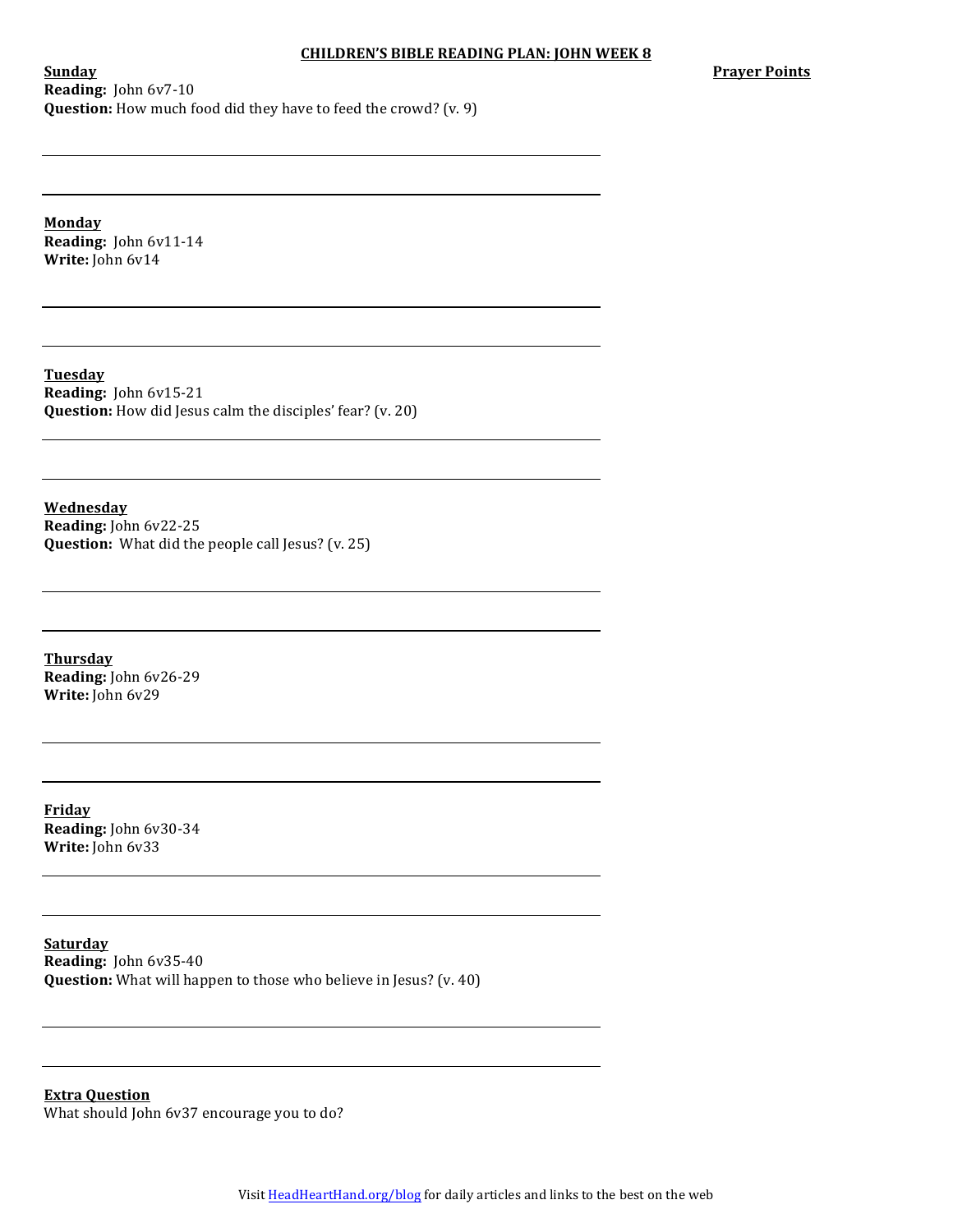**Sunday Reading:** John 6v41-45 **Write:** John 6v41

# **Monday**

**Reading:** John 6v46-51 **Question:** What will happen to anyone who eats the bread from heaven? (v. 51)

**Tuesday Reading:** John 6v52-56 **Write:** John 6v54

**Wednesday Reading:** John 6v57-63 **Question:** What did the disciples say about Jesus' sermon? (v. 60)

**Thursday Reading:** John 6v64-71 **Question:** What did Jesus know? (v. 64)

**Friday Reading:** John 7v1-5 **Write:** John 7v5

**Saturday Reading:** John 7v6-9 **Question:** Why did the world hate Jesus? (v. 7)

**Extra Question**

Jesus' brothers did not believe in him (John 7v5). Do you?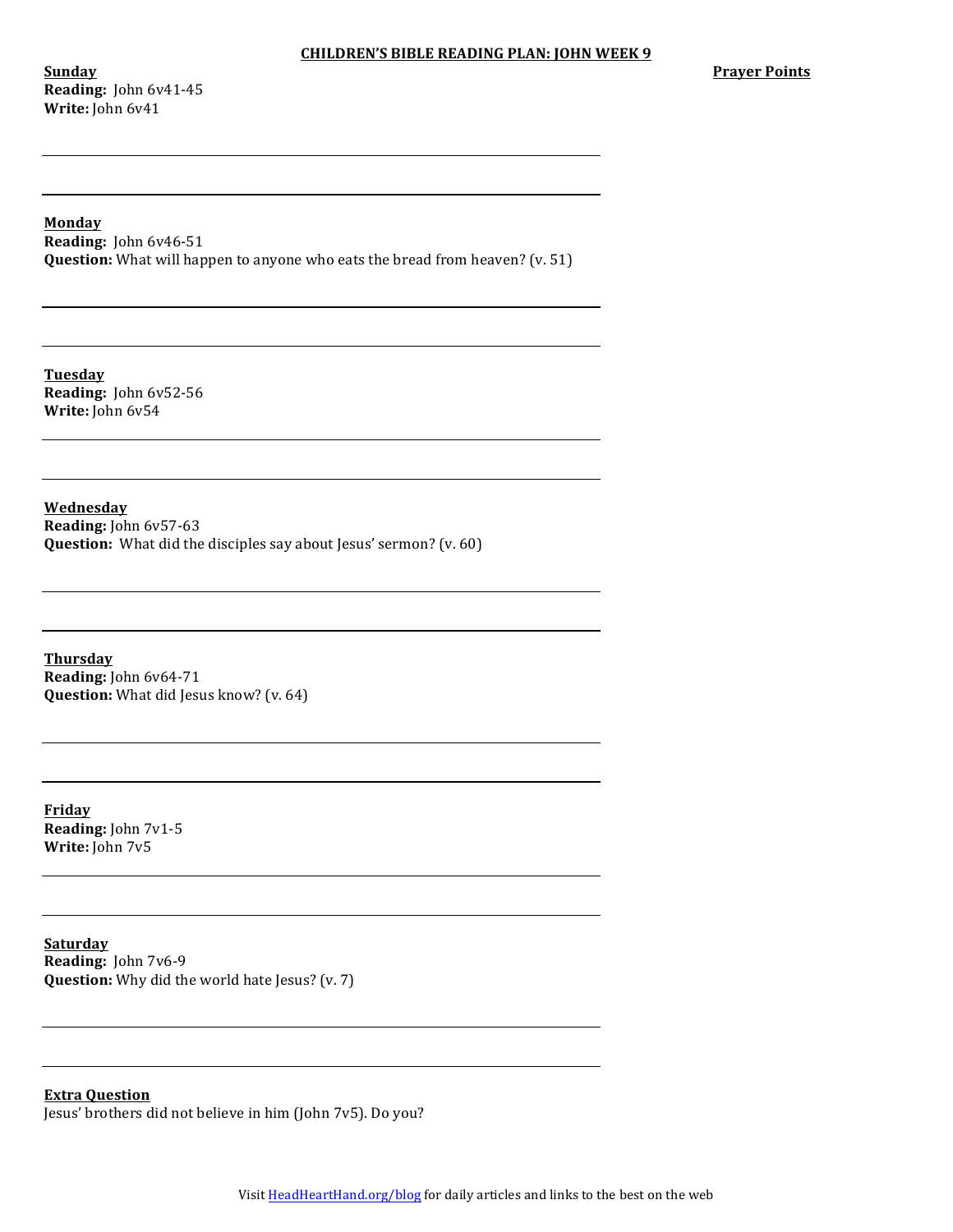**Sunday Reading:** John 7v10-13 **Question:** What did people think about Jesus? (v. 12) **Prayer Points** 

**Monday Reading:** John 7v14-18 **Write:** John7v17

**Tuesday Reading:** John 7v19-24 **Question:** How should we judge? (v. 24)

**Wednesday Reading:** John 7v25-27 **Write:** How did Jesus speak? (v. 26)

**Thursday Reading:** John 7v28-31 **Question:** What question did the people ask in verse 31?

**Friday Reading:** John 7v32-36 **Write:** John 7v33

**Saturday Reading:** John 7v37-39 Write: John7v37

**Extra Question** What drink does Jesus offer us? (John 7v37)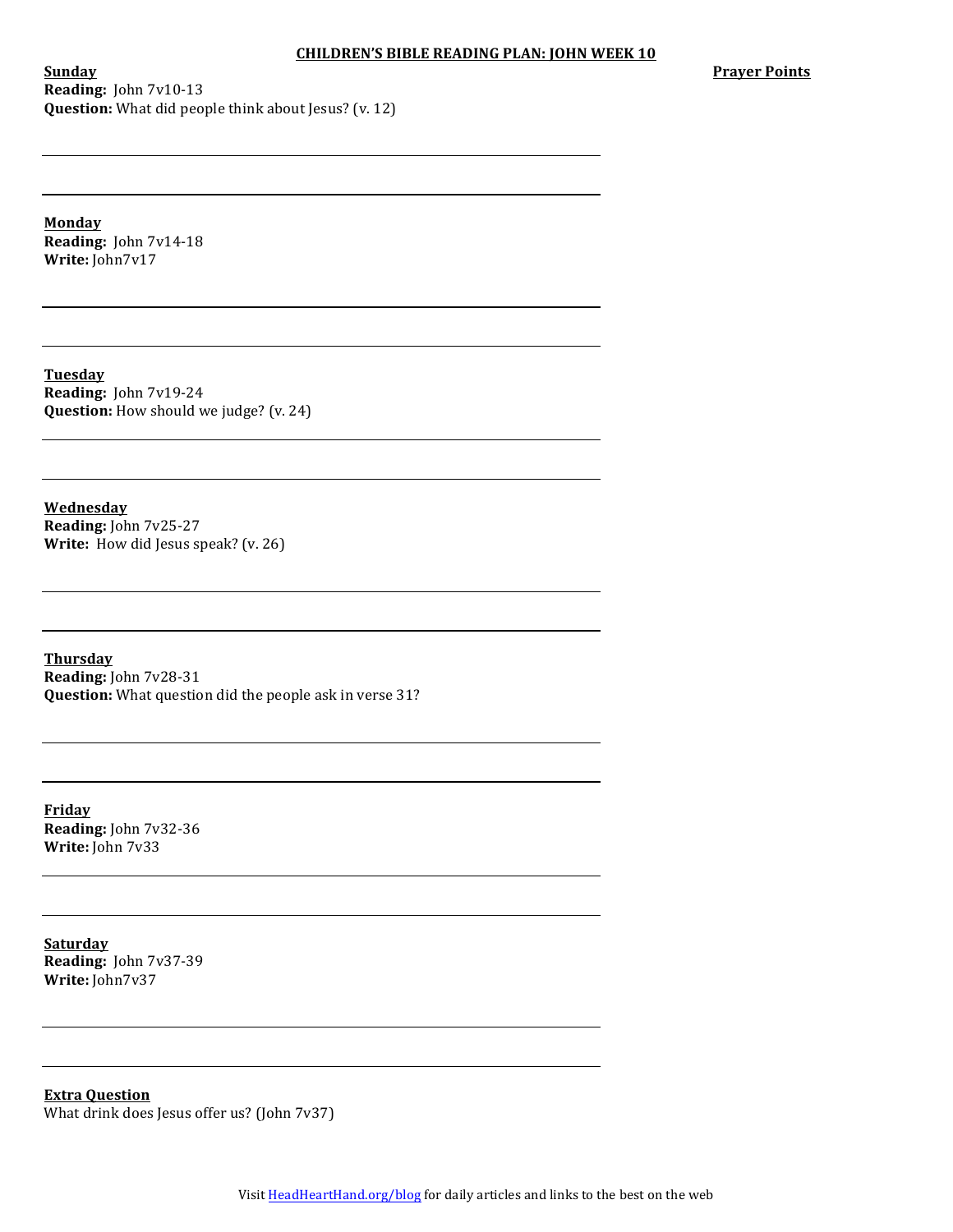**Sunday Reading:** John 7v40-44 **Question:** What did people say about Christ? (v. 41) **Prayer Points** 

**Monday Reading:** John 7v45-53 **Write:** John7v46

**Tuesday Reading:** John 8v1-6 **Question:** What did Jesus do when he heard the accusation? (v. 6)

**Wednesday Reading:** John 8v7-11 Write: John 8v11

**Thursday Reading:** John 8v12-16 **Question:** What will happen to those who follow Jesus? (v. 12)

**Friday Reading:** John 8v17-20 **Write:** John 8v18

**Saturday Reading:** John 8v21-24 **Question:** What will happen if we do not believe in Jesus? (v. 24)

**Extra Question** What is it to believe in Jesus? (John  $8v24$ )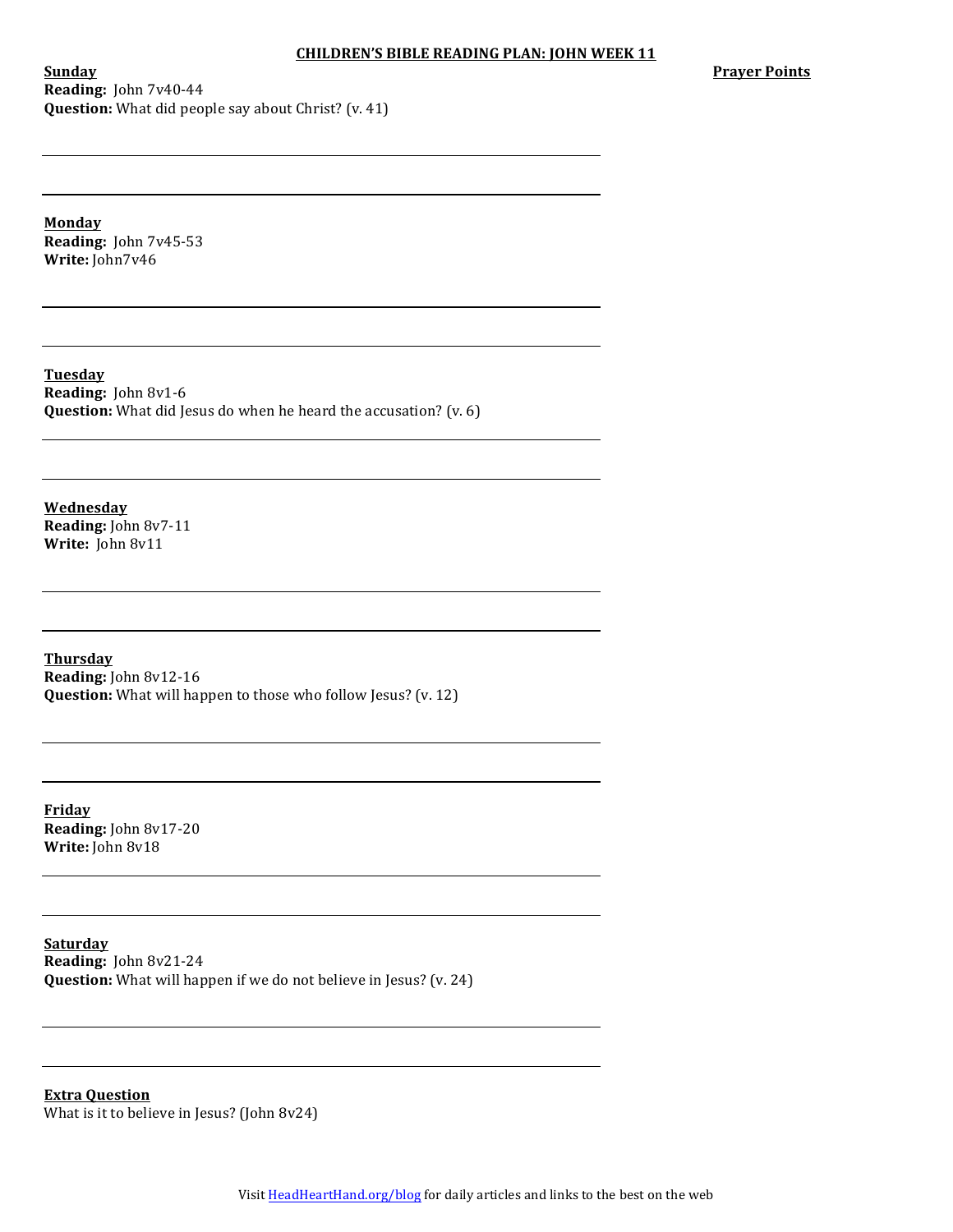**Sunday Reading:** John 8v25-28 **Question:** What will people know when the Son of Man is lifted up (crucified)? (28) **Prayer Points** 

**Monday Reading:** John 8v29-32 **Write:** John 8v31

**Tuesday Reading:** John 8v33-37 **Question:** Who makes people free? (v. 36)

**Wednesday Reading:** John 8v38-42 **Write:** John 8v42

**Thursday Reading:** John 8v43-47 **Question:** What is the devil? (v. 44)

**Friday Reading:** John 8v48-53 **Write:** John 8v51

**Saturday Reading:** John 8v54-59 **Question:** What did Abraham see? (v. 56)

**Extra Question** How should you feel when you think about Jesus? (v. 56)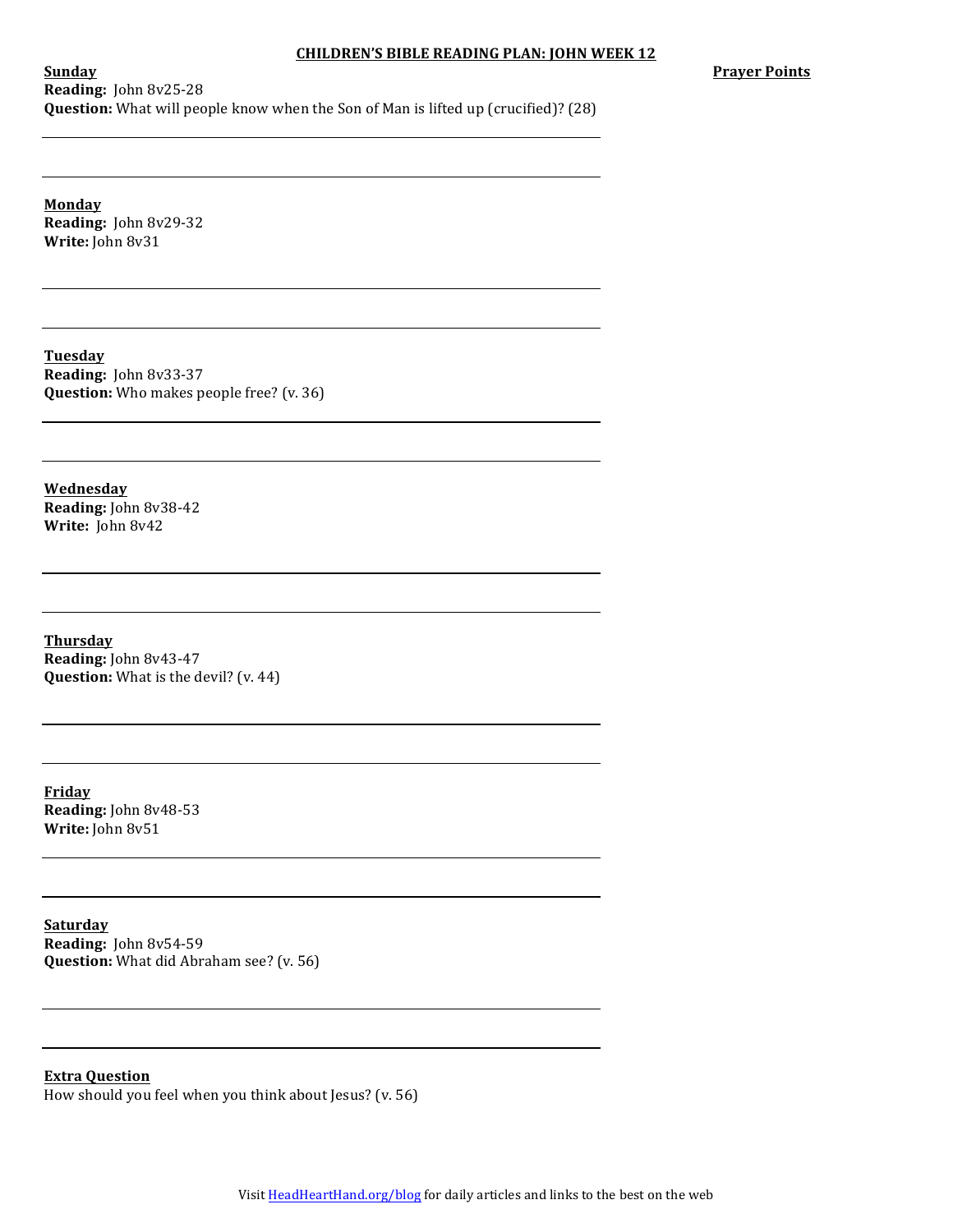**Sunday Reading:** John 9v1-5 **Write:** John 9v3

**Prayer Points** 

**Monday Reading:** John 9v6-9 **Question:** How did Jesus heal the blind man? (v. 6)

**Tuesday Reading:** John 9v10-12 **Write:** John 9v11

**Wednesday Reading:** John 9v13-17 **Question:** What did the man say about Jesus? (v. 17)

**Thursday Reading:** John 9v18-23 **Question:** Why were the parents afraid to answer the Jews? (v. 22)

**Friday Reading:** John 9v24-27 **Write:** John 9v25

**Saturday Reading:** John 9v28-33 **Question:** Why did the Jews criticize the blind man? (v. 28)

**Extra Question** What does it mean to be a disciple of Jesus (John 9v28)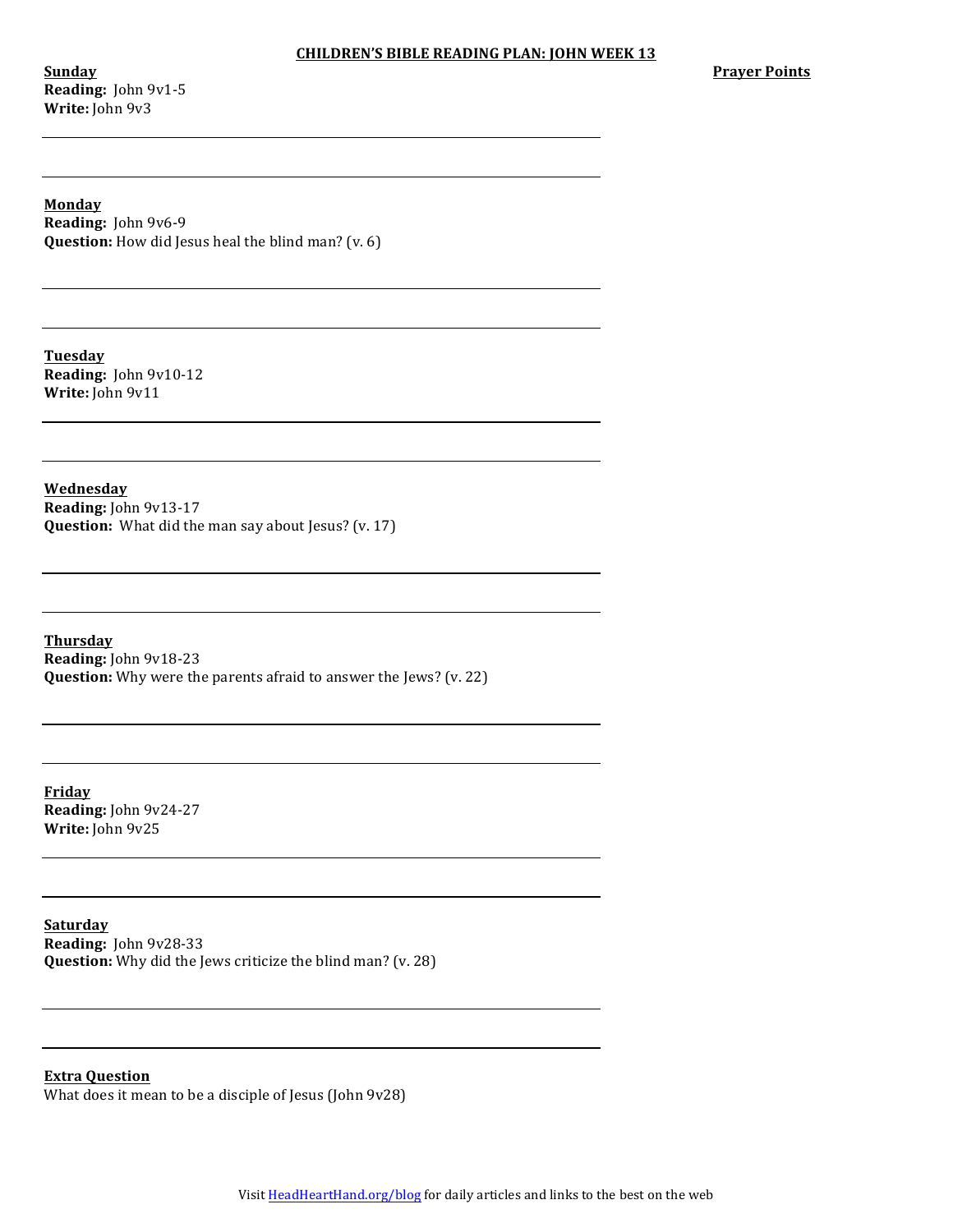**Sunday Reading:** John 9v34-38 **Write:** John 9v38

**Prayer Points** 

**Monday Reading:** John 9v39-41 **Question:** What did the Pharisees ask? (v. 40)

**Tuesday Reading:** John 10v1-6 **Write:** John 10v4

**Wednesday Reading:** John 10v7-10 Write: John 10v9

**Thursday Reading:** John 10v11-14 **Question:** What does the good shepherd give? (v. 11)

**Friday Reading:** John 10v15-18 **Write:** John 10v18

**Saturday Reading:** John 10v19-21 **Question:** What was the argument about in verses 20-21?

**Extra Question** How do you know if you are one of Jesus sheep? (John 10v4)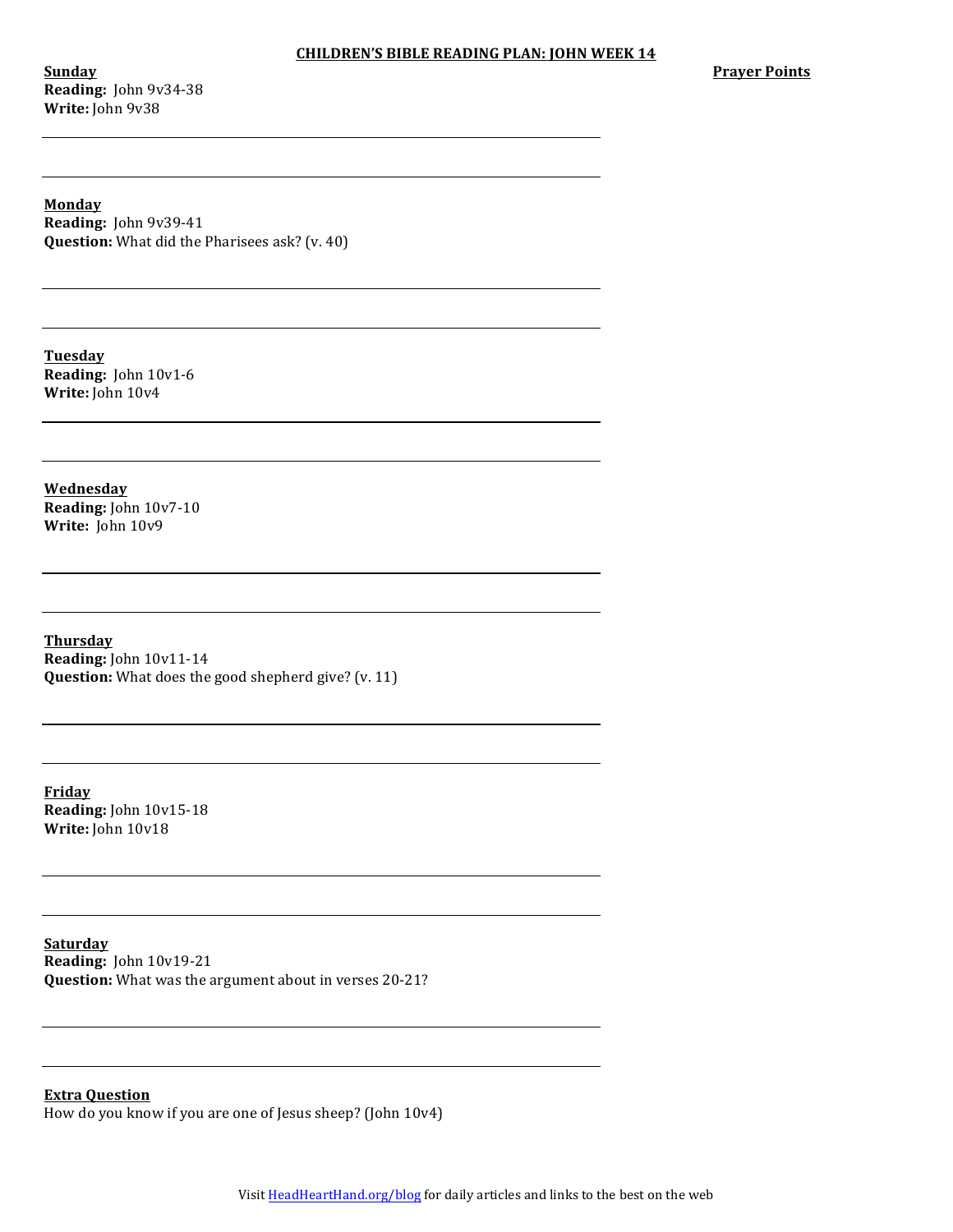**Sunday Reading:** John 10v22-26 **Write:** John 10v26

**Prayer Points** 

**Monday Reading:** John 10v27-30 **Write:** John 10v27

**Tuesday Reading:** John 10v31-33 **Question:** Why did the Jews want to stone Jesus? (v. 33)

**Wednesday Reading:** John 10v34-38 **Write:** John 10v38

**Thursday Reading:** John 10v39-42 **Question:** What did many do? (v. 42)

**Friday Reading:** John 11v1-4 **Question:** What did Jesus say about "this sickness?" (v. 4)

**Saturday Reading:** John 11v5-10 **Question:** What stops a person from stumbling? (v. 9)

**Extra Question**

How do you know if you are walking in the light or in the darkness? (John  $11v9-10$ )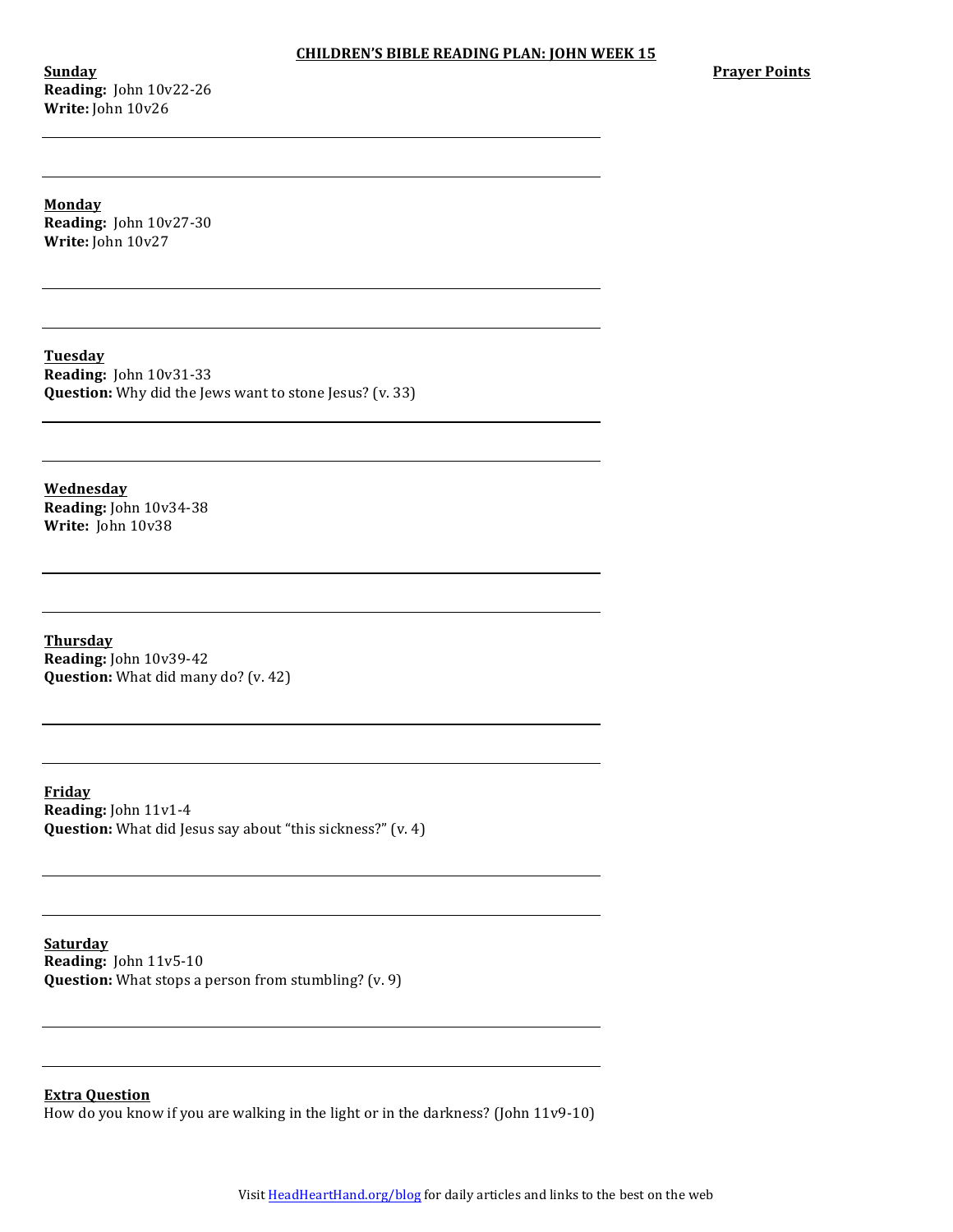**Sunday Reading:** John 11v11-15 **Question:** What did Jesus say about Lazarus? (v. 14) **Prayer Points**

**Monday**

**Reading:** John 11v16-19 **Question:** How long had Lazarus been in the grave? (v. 17)

**Tuesday Reading:** John 11v20-24 **Write:** John 11v22

**Wednesday Reading:** John 11v25-27 **Write:** John 11v25

**Thursday Reading:** John 11v28-31 **Question:** Where did the Jews think Mary was going? (v. 31)

**Friday Reading:** John 11v32-36 **Write**: John 11v35

**Saturday Reading:** John 11v37-40 **Question:** What did Jesus do as he came to the grave? (v. 38)

**Extra Question** What do we see when we believe?  $(v. 40)$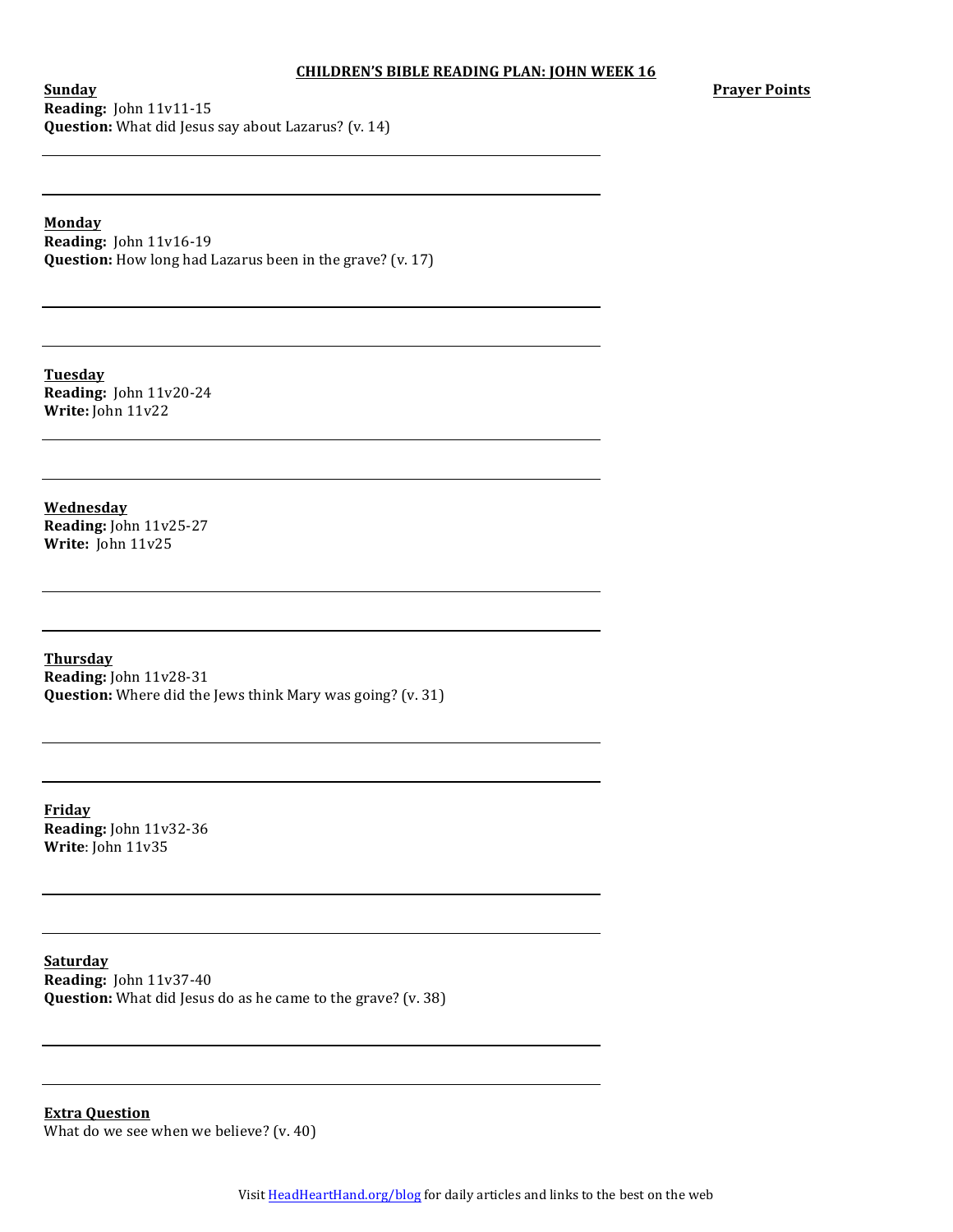**Prayer Points** 

**Sunday Reading:** John 11v41-44 **Question:** Describe how Lazarus came out from the cave. (v. 44)

**Monday Reading:** John 11v45-48 **Write:** John 11v45

**Tuesday Reading:** John 11v49-52 **Write:** John 11v51

**Wednesday Reading:** John 11v53-57 **Question:** What did the raising of Lazarus make the Jewish leaders do? (v. 53)

**Thursday Reading:** John 12v1-3 **Write:** John 1v3

**Friday Reading:** John 12v4-8 **Question**: Why did Mary anoint Jesus? (v. 7)

**Saturday Reading:** John 12v9-11 **Write:** John 12v10

**Extra Question** Why did the chief priest want to kill Lazarus?  $(v. 11)$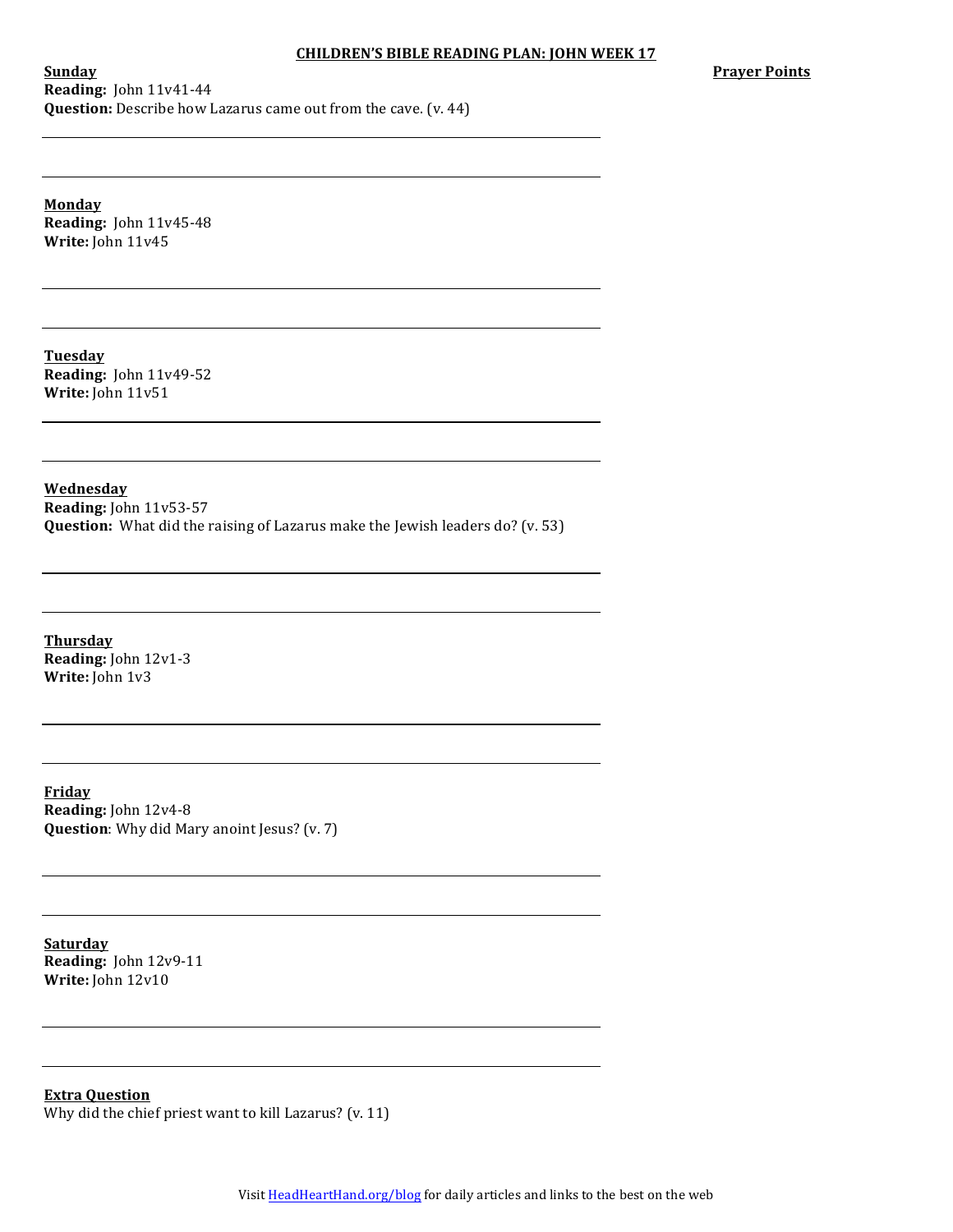**Sunday Reading:** John 12v12-16 **Write:** John 12v15

**Prayer Points** 

**Monday Reading:** John 12v17-19 **Question:** Why were the Pharisees worried? (v. 19)

**Tuesday Reading:** John 12v20-22 **Write:** John 12v22

**Wednesday Reading:** John 12v23-26 **Question:** What happens when a grain of wheat falls into the ground? (v. 24)

**Thursday Reading:** John 12v27-31 **Question:** What did the voice from heaven say? (v. 28)

**Friday Reading:** John 12v32-26 **Write**: John 12v32

**Saturday Reading:** John 12v37-41 **Write:** John 12v37

**Extra Question**

What happens if our hearts are hardened? (John  $12v40$ )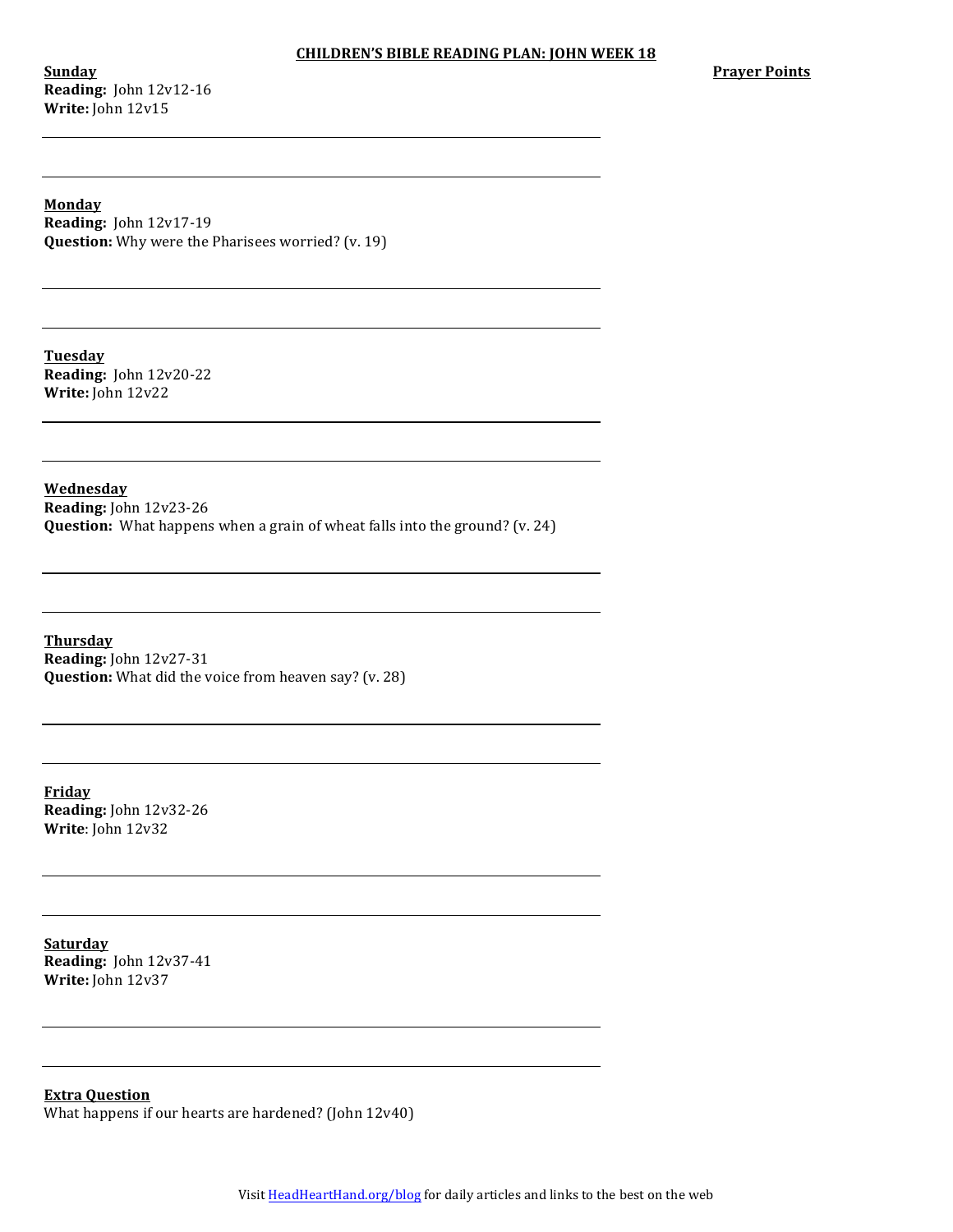**Sunday Reading:** John 12v42-45 **Write:** John 12v43

**Prayer Points** 

**Monday Reading:** John 12v46-50 **Write:** John 12v46

**Tuesday Reading:** John 13v1-5 **Question:** What did Jesus do to the disciples? (v. 4-5)

**Wednesday Reading:** John 13v6-11 **Question:** What did Jesis already know? (v. 11)

**Thursday Reading:** John 13v12-17 **Write:** John 13v14

**Friday Reading:** John 13v18-20 **Question**: Why did Jesus sometimes predict the future? (v. 19)

**Saturday Reading:** John 13v21-27 **Write:** John 13v27

**Extra Question**

What are you doing to follow Jesus' foot-washing example? (John  $13v14-15$ )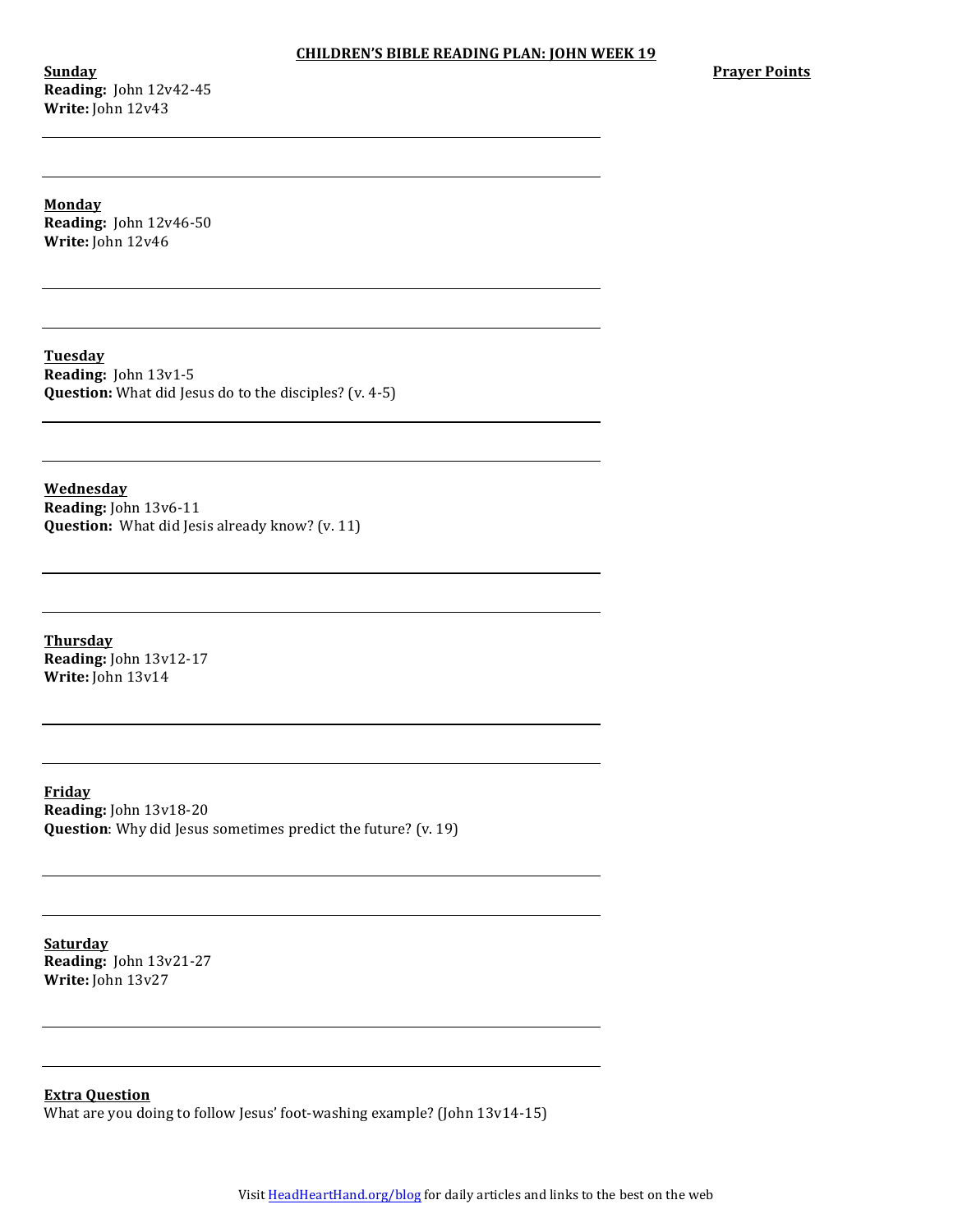**Sunday Reading:** John 13v28-30 **Write:** John 13v30

**Prayer Points** 

**Monday Reading:** John 13v31-35 **Write:** John 13v35

**Tuesday Reading:** John 13v36-38 **Write:** John 13v37

**Wednesday Reading:** John 14v1-4 **Write:** John 14:1

**Thursday Reading:** John 14v5-7 **Write:** John 14v6

**Friday Reading:** John 14v8-11 **Question**: What did Philip as for? (v. 8)

**Saturday Reading:** John 14v12-14 **Write:** John 14v14

**Extra Question** What does it mean to "ask in Christ's name"?  $(v. 14)$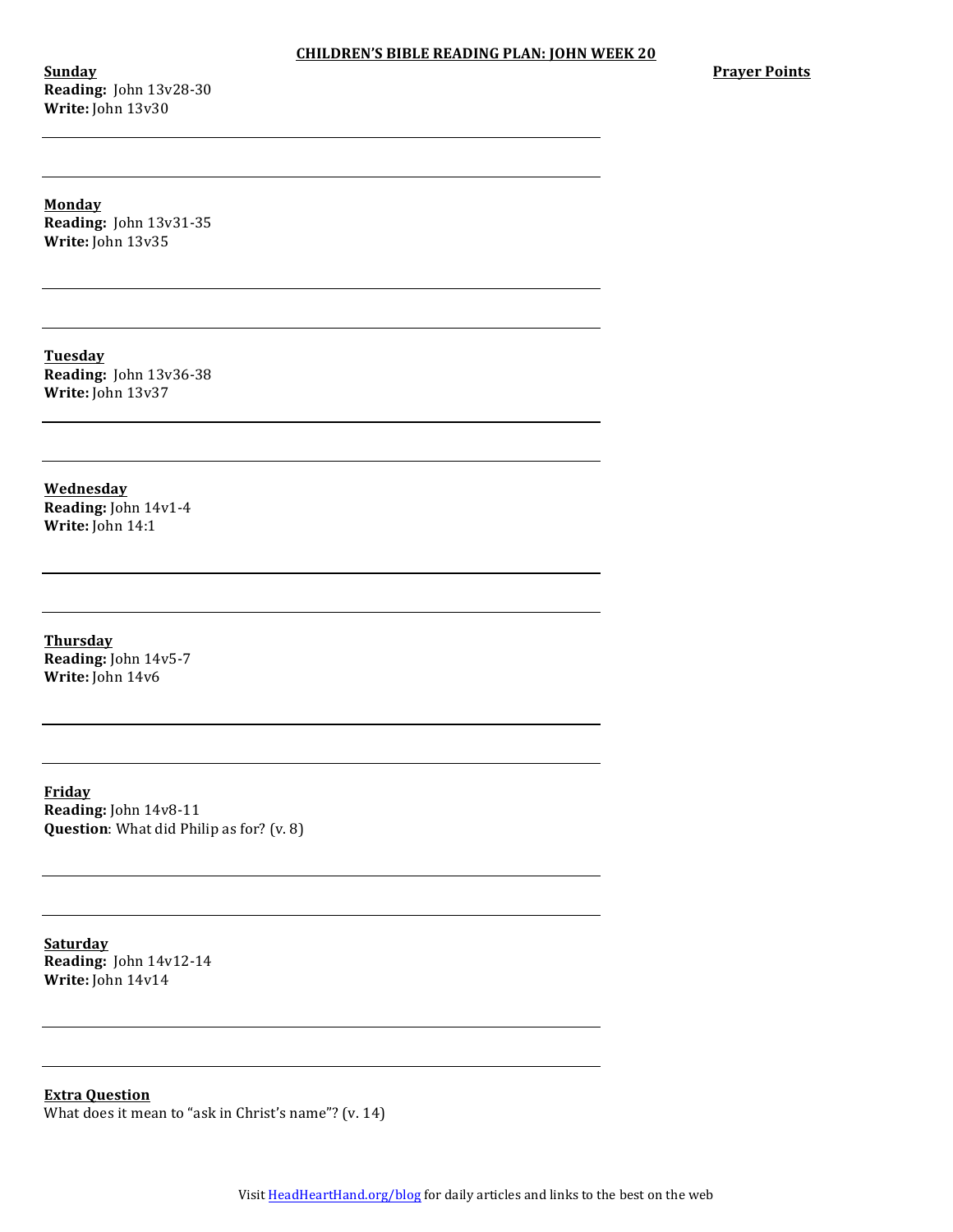**Sunday Reading:** John 14v15-18 **Write:** John 14v15

**Monday Reading:** John 14v19-21 **Question:** How will God respond to those who keep His commandments? (v. 21)

**Tuesday Reading:** John 14v22-24 **Write:** John 14v23

**Wednesday Reading:** John 14v25-27 **Question:** What will Jesus leave his disciples? (v. 27)

**Thursday Reading:** John 14v28-31 **Write:** John 14v30

**Friday Reading:** John 15v1-4 **Question**: How do you bear fruit? (v. 4)

**Saturday Reading:** John 15v5-8 **Question:** What can you do without Jesus? (v. 5)

**Extra Question** What happens if you don't abide in Jesus? (John  $15v6$ )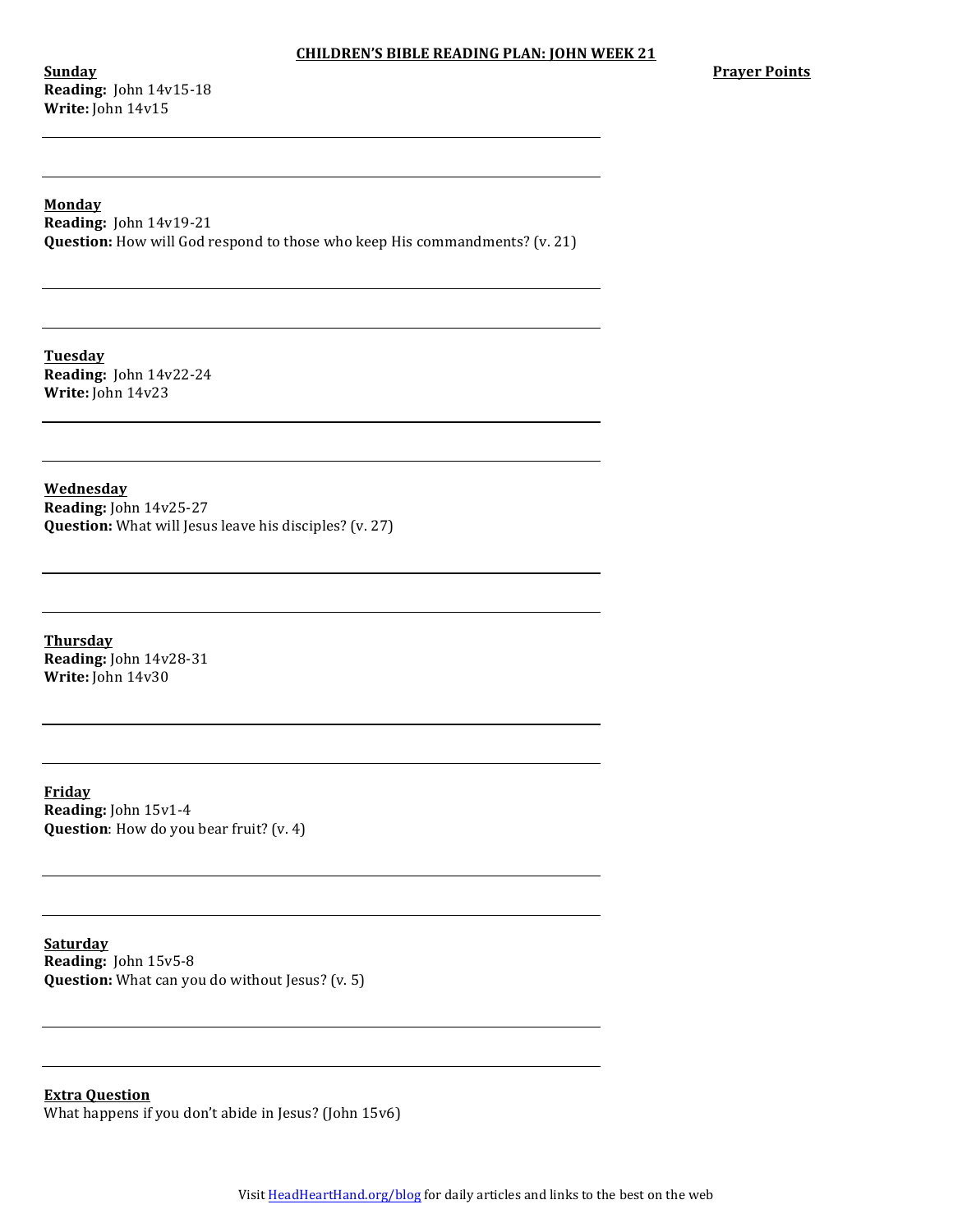**Sunday Reading:** John 15v9-12 **Question:** What was Jesus' commandment? (v. 12) **Prayer Points** 

**Monday Reading:** John 15v13-15 **Write:** John 15v14

**Tuesday Reading:** John 15v16-19 **Question:** Why do so many hate Christians? (v. 19)

**Wednesday Reading:** John 15v20-23 **Write:** John 15v23

**Thursday Reading:** John 15v24-27 **Question:** What does Jesus call the Holy Spirit here? (v. 26)

**Friday Reading:** John 16v1-4 **Write**: John 16v3

**Saturday Reading:** John 16v5-7 **Write:** John 16v7

**Extra Question**

Why is the Holy Spirit called the Comforter? (John 15v26; 16v7)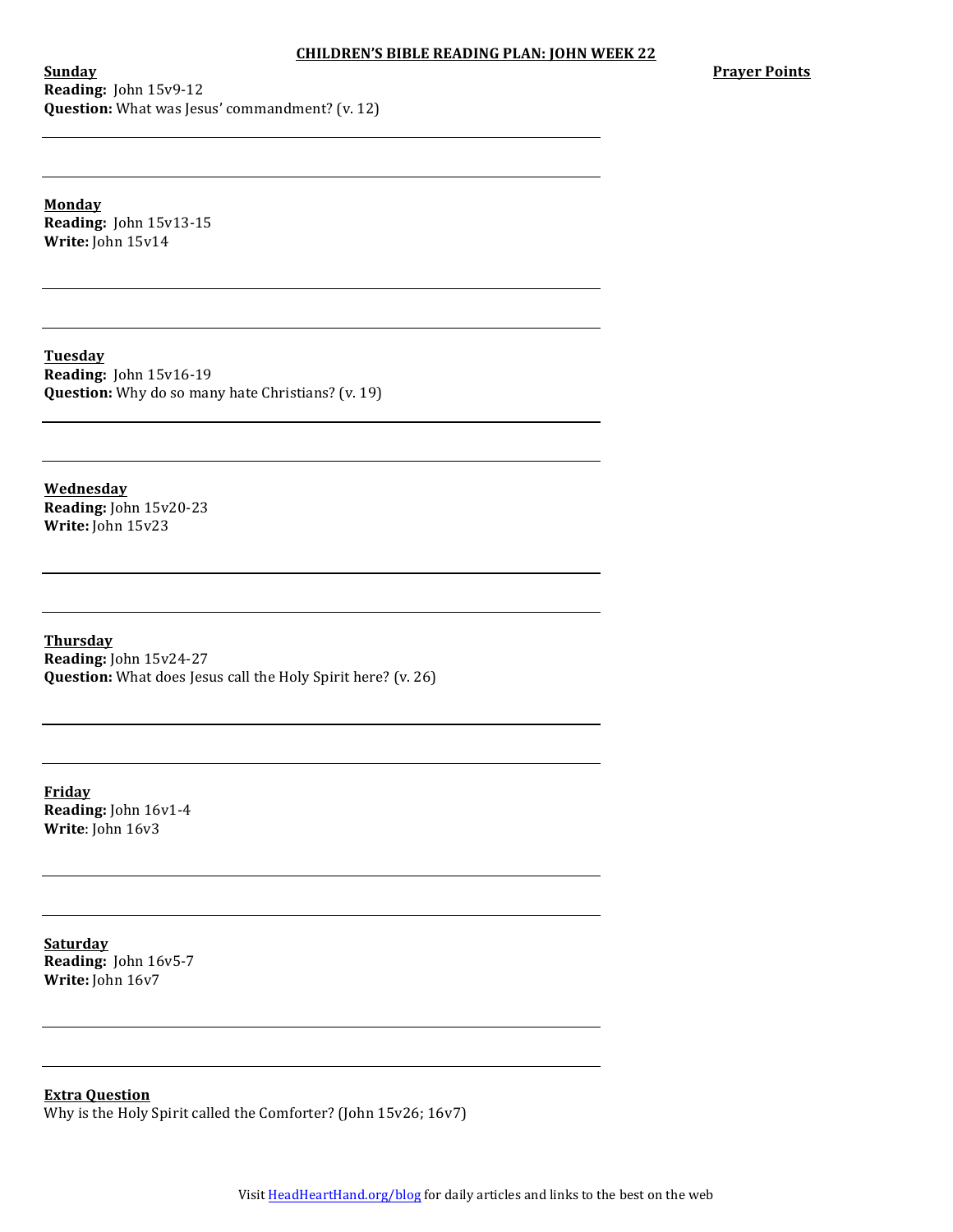### **CHILDREN'S BIBLE READING PLAN: JOHN WEEK 23**

**Prayer Points** 

**Sunday Reading:** John 16v8-11 **Question:** What will the Holy Spirit convict us of? (v. 8)

**Monday Reading:** John 16v12-15 **Write:** John 16v14

**Tuesday Reading:** John 16v16-18 **Question:** Where was Jesus going? (v. 16)

**Wednesday Reading:** John 16v19-21 **Write:** John 16v20

**Thursday Reading:** John 16v22-24 **Question:** Why were the disciples to pray/ask? (v. 24)

**Friday Reading:** John 16v25-27 **Write**: John 16v27

**Saturday Reading:** John 16v28-33 **Write:** John 16v33

**Extra Question** How do Jesus' words give us peace? (John 16v33)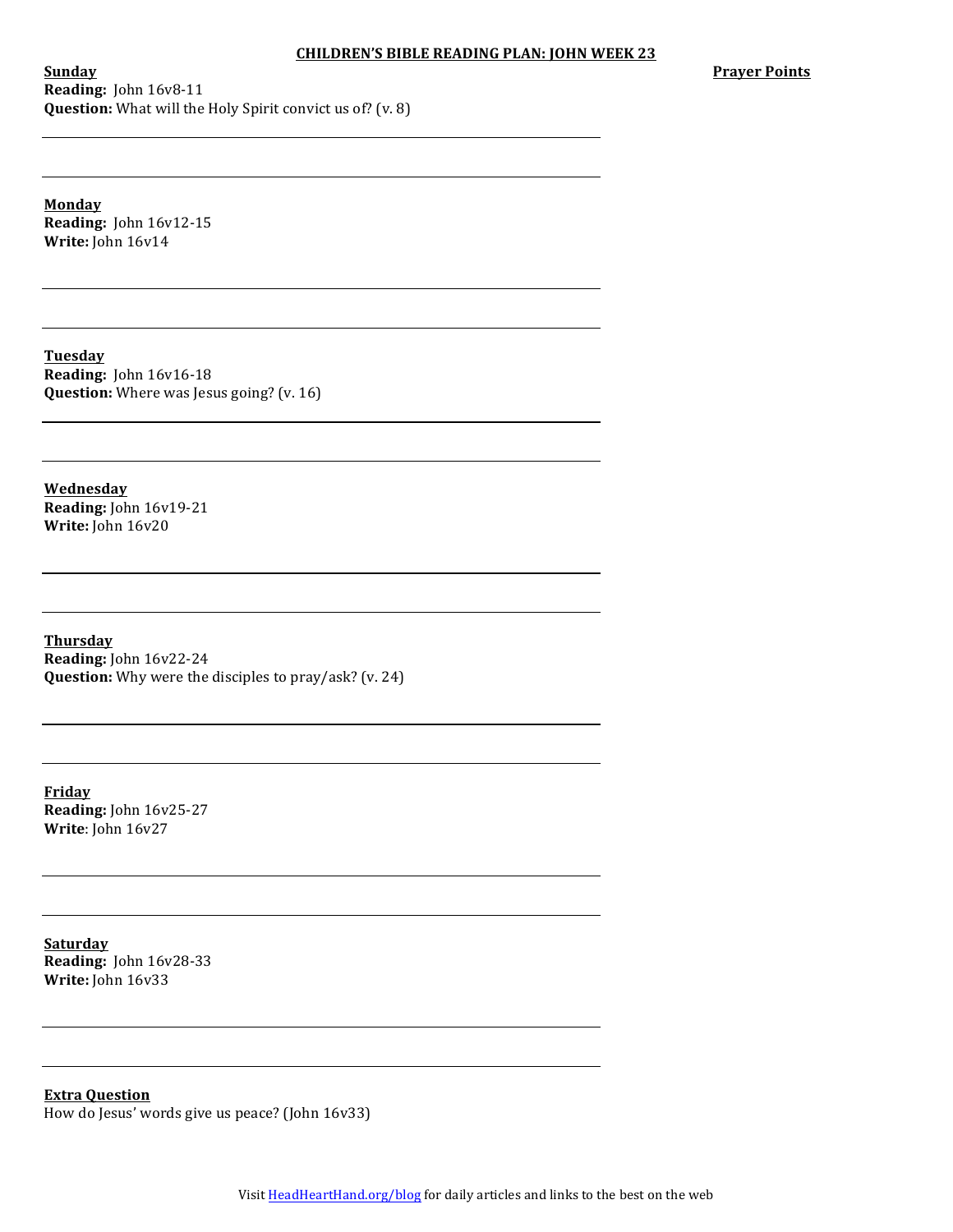**Sunday Reading:** John 17v1-5 **Question:** What is eternal life? (v. 3) **Prayer Points** 

**Monday Reading:** John 17v6-9 Write: John 17v9

**Tuesday Reading:** John 17v10-13 **Question:** Why did Jesus speak? (v. 13)

**Wednesday Reading:** John 17v14-17 **Write:** John 17v17

**Thursday Reading:** John 17v18-20 **Write:** John 17v18

**Friday Reading:** John 17v21-23 **Question**: What does Jesus want the world to know? (v. 21, 23)

**Saturday Reading:** John 17v24-26 **Write:** John 17v26

**Extra Question** What did John 17 teach you about how to pray?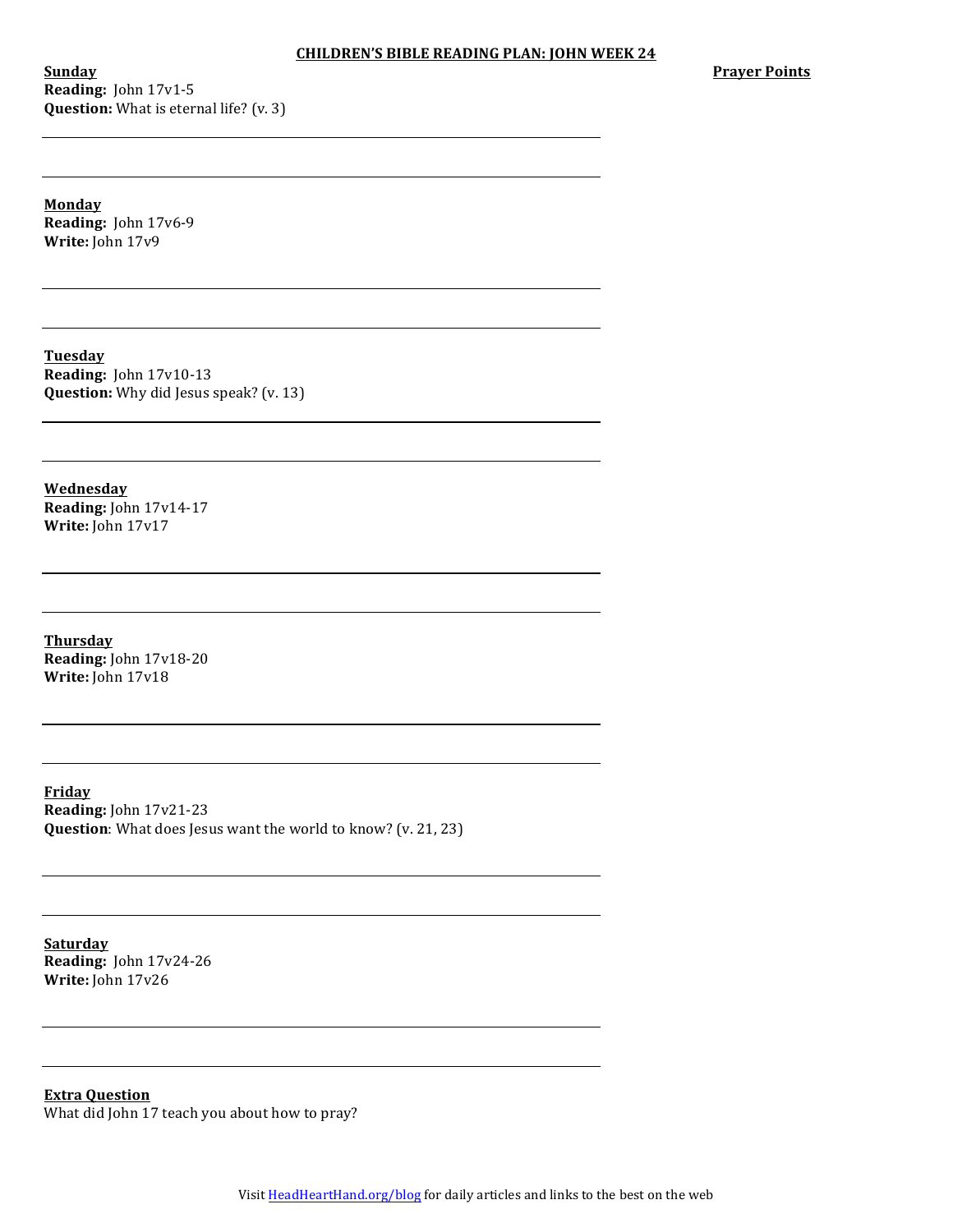**Sunday Reading:** John 18v1-3 **Question:** Where was Jesus betrayed? (v. 1-2) **Prayer Points** 

**Monday Reading:** John 18v4-9 **Write:** John 18v9

**Tuesday Reading:** John 18v10-14 **Question:** What was Caiaphas's advice? (v. 14)

**Wednesday Reading:** John 18v15-18 **Write:** John 18v17

**Thursday Reading:** John 18v19-23 **Write:** John 18v23

**Friday Reading:** John 18v24-27 **Question**: What happened when Peter denied Christ three times? (v. 27)

**Saturday Reading:** John 18v28-32 **Write:** John 18v30

**Extra Question**

Can you think of a time when you denied Christ like Peter did? (John 18v27)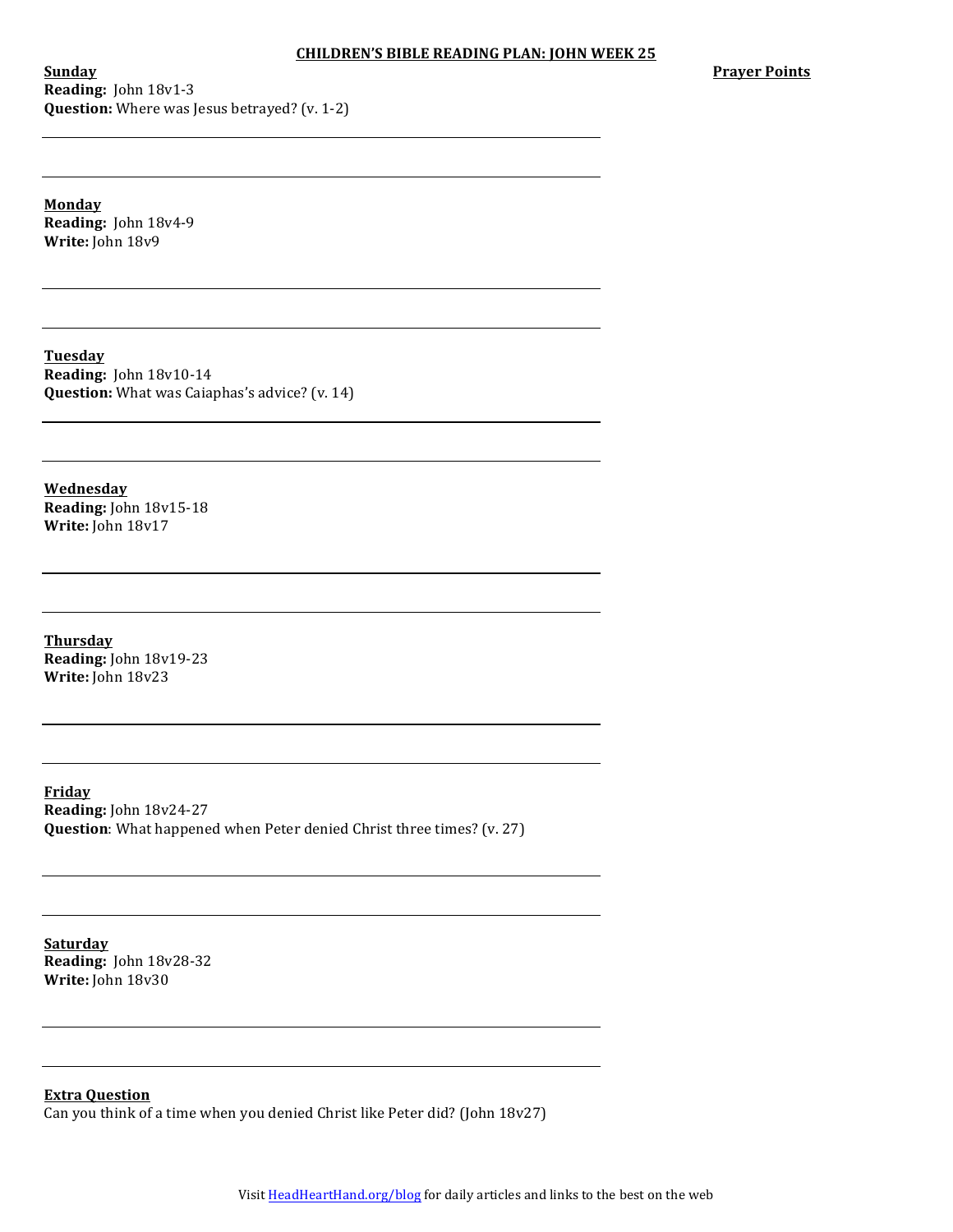**Sunday Reading:** John 18v33-36 **Write:** John 18v36

**Prayer Points** 

**Monday Reading:** John 18v37-40 **Question:** What was Barabbas? (v. 40)

**Tuesday Reading:** John 19v1-5 **Write:** John 19v5

**Wednesday Reading:** John 19v6-9 **Question:** Why did the Jews want to crucify Jesus? (v. 7)

**Thursday Reading:** John 19v10-12 **Write:** John 19v11

**Friday Reading:** John 19v13-16 **Question**: What did Pilate say to the Jews about Jesus? (v. 14)

**Saturday Reading:** John 19v17-22 **Question:** What did Pilate write above Jesus on the cross? (v. 19)

**Extra Question** Is Jesus King of your life? How do you show that?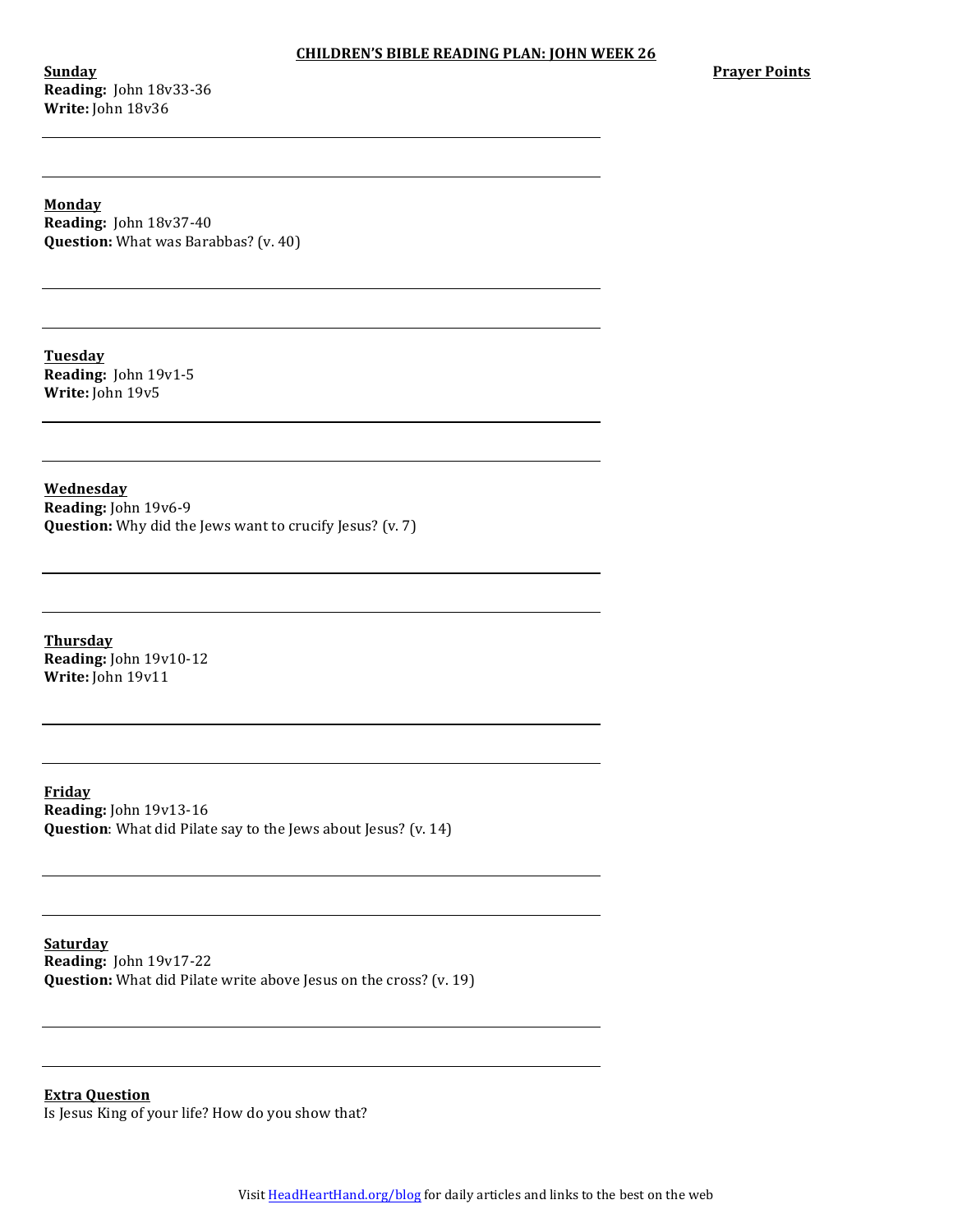**Sunday Reading:** John 19v23-27 **Write:** John 19v27

**Prayer Points** 

**Monday Reading:** John 19v28-30 **Write:** John 28v30

**Tuesday Reading:** John 19v31-37 **Write:** What happened when the soldiers pierced Jesus' side? (v. 34)

**Wednesday Reading:** John 19v38-42 **Question:** What did Joseph ask Pilate for? (v. 38)

**Thursday Reading:** John 20v1-3 **Write:** John 20v1

**Friday Reading:** John 20v4-10 **Write**: John 20v8

**Saturday Reading:** John 20v11-14 **Question:** Why was Mary weeping? (v. 13)

**Extra Question** Why is the resurrection of Jesus important to you?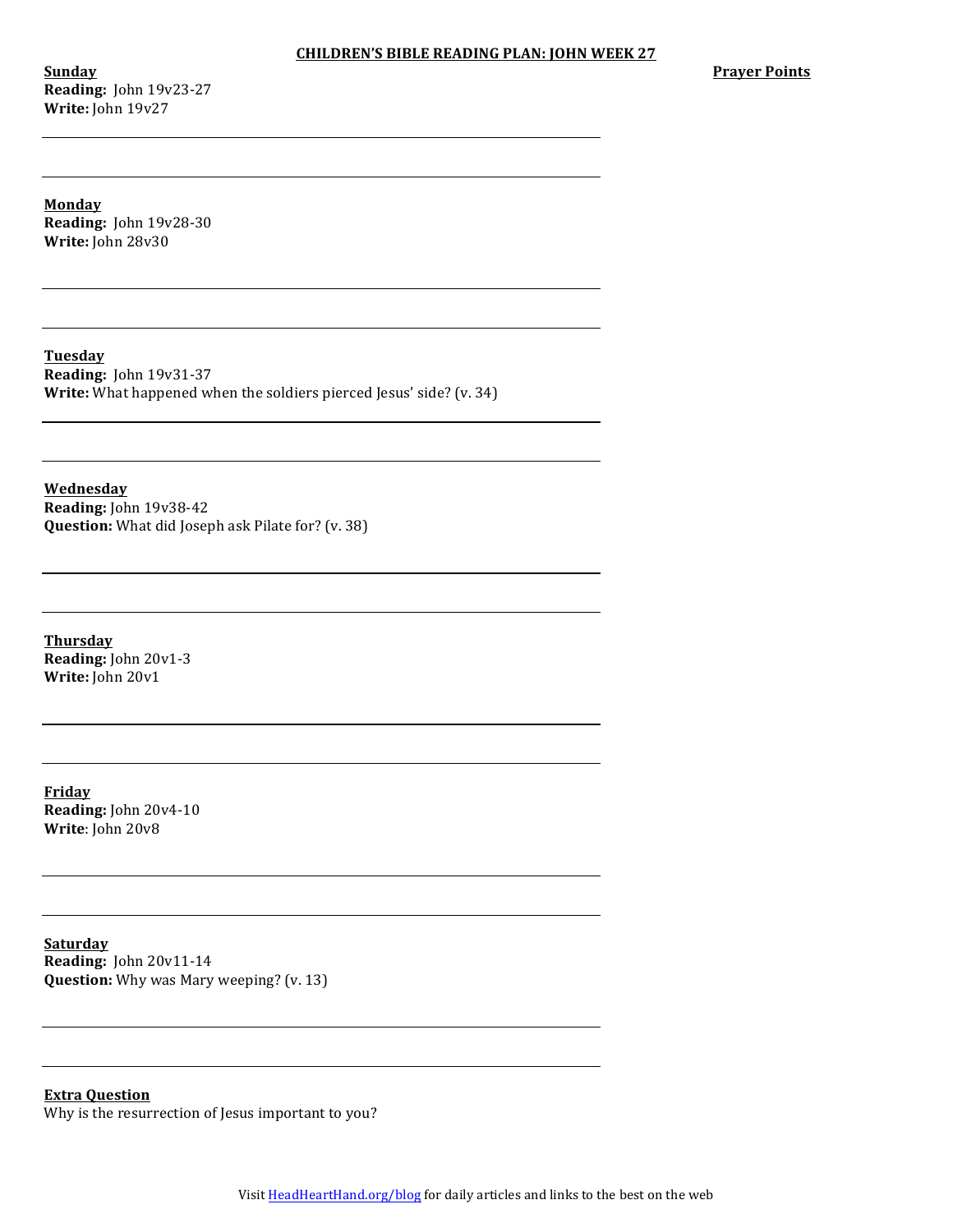### **CHILDREN'S BIBLE READING PLAN: JOHN WEEK 28**

**Sunday Reading:** John 20v15-18 **Write:** John 20v17

**Monday Reading:** John 20v19-23 **Question:** What were Jesus' first words to the disciples? (v. 19)

**Tuesday Reading:** John 20v24-26 **Write:** John 20v26

**Wednesday Reading:** John 20v27-31 **Question:** Who are more blessed than Thomas? (v. 29)

**Thursday Reading: John 21v1-4 Write:** John 21v4

**Friday Reading:** John 21v5-8 **Question**: What did Peter do when he saw it was the Lord? (v. 7)

**Saturday Reading:** John 21v9-14 **Write:** John 21v12

**Extra Question**

Describe the scene in verse 12. What do you think happened there?